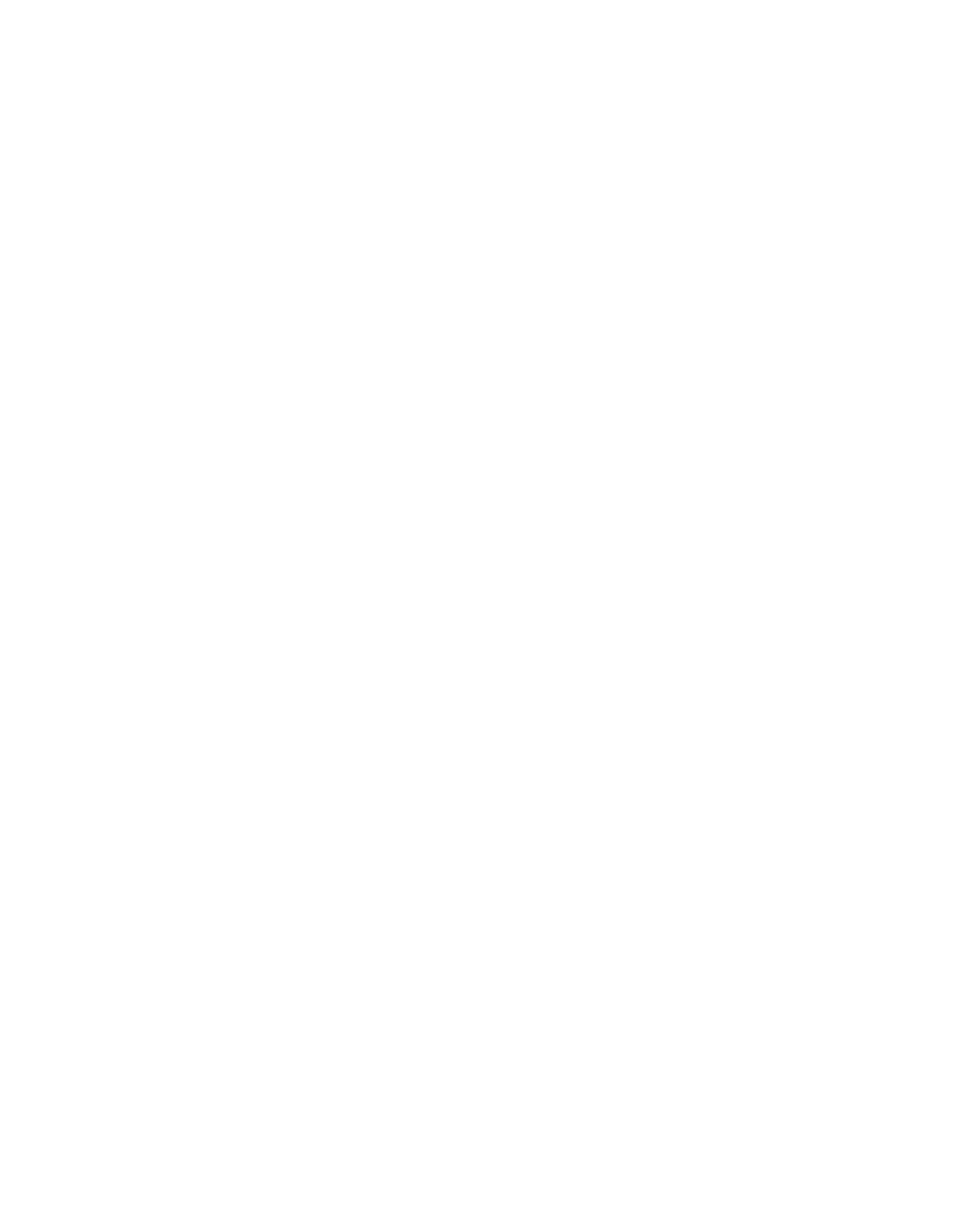# **Table of Contents**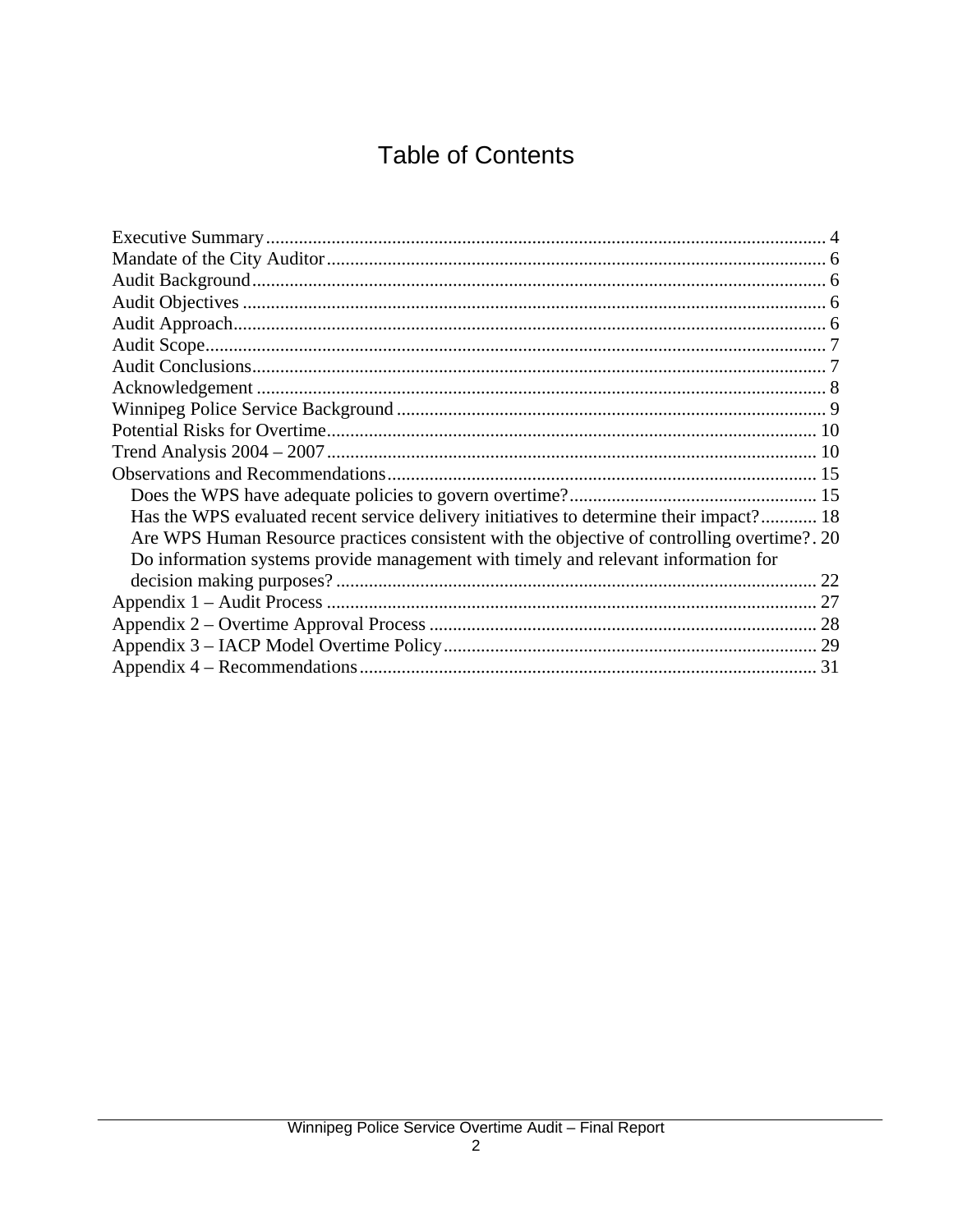### Winnipeg Police Service Overtime Audit – Final Report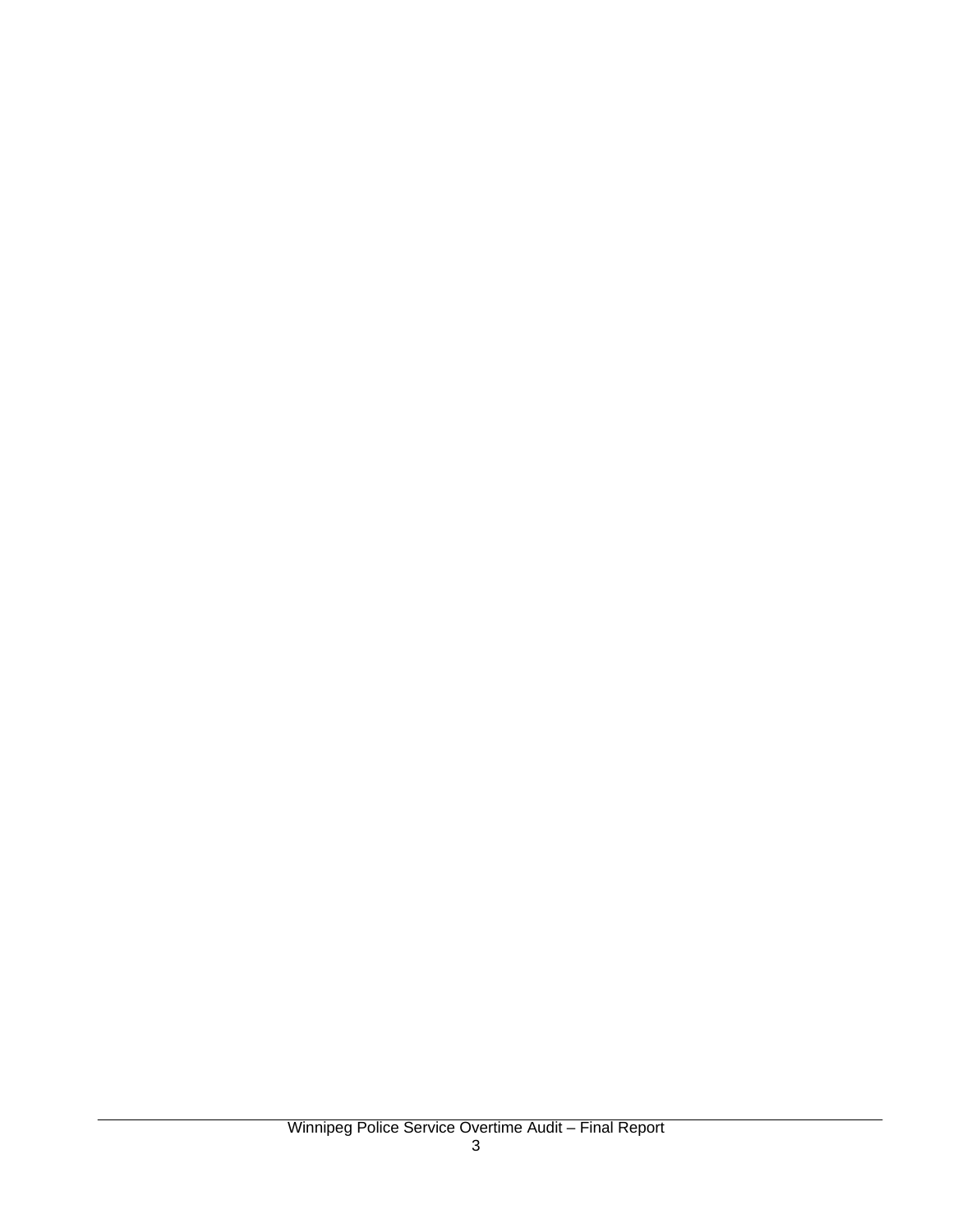## **Executive Summary**

The Winnipeg Police Service (WPS) provides a critical service to the citizens of this City. Since this service is provided around the clock, twenty-four hours a day, 365 days of the year, it is expected that overtime will be required in the line of duty. For responsible management of public funds, it is essential that proper risk management strategies are in place to ensure appropriate use of overtime.

An audit of overtime in the Emergency Services Departments was included in the City Auditor's 2007-2009 Audit Plan. This is the first of two audits; the second will focus on overtime incurred by the Winnipeg Fire Paramedic Service.

The objectives of this audit were

- to examine the causes of trends in the overtime levels incurred by the WPS over the past four years; and
- to evaluate the governance and management frameworks and practices employed in controlling police overtime.

The 2007 overtime expenditures by the WPS totaled nearly \$7.25 million; this represented about 5% of the WPS operating budget and approximately 51% of all overtime paid to City of Winnipeg employees.

Overtime is a complex issue. It does not simply come down to adding more resources in order to reduce overtime. The resources that are in place must be properly managed, before more resources are added, to avoid compounding any inefficiency in the system. Prudent management is the responsibility of all of the functional areas of the WPS.

The next section discusses the trends we observed through our statistical analysis of data provided by the WPS. During the

review, we attempted to verify the accuracy of the data; however, due to information systems limitations, we were either unable to obtain complete information or received conflicting information, in some cases, to support our analyses. We have made recommendations in the report that should help to strengthen the quality of information.

## **Trend Analysis: 2004 to 2007**

Over the four years reviewed, overtime hours increased by about 15%, gradually leveling off by 2007. On the surface, this trend appeared contrary to expectations, given the trends in service demand and resource complement. During the period, the level of dispatched calls (service demand) remained fairly constant. At the same time, the overall staff complement (resources) increased by about 9% and the complement of officers by about 12%. Upon further discussion, we were able to obtain reasonable explanations for this apparent anomaly. We found that reported overtime hours included time incurred for specialized police services provided to external agencies which are fully reimbursed to the WPS. While we were unable to determine the actual number of hours, it appears that this is a growing trend.

We also found that the number of officers assigned to the Uniform Operations divisions, which incur the greatest level of overtime, who were actively available to respond to 911 dispatched calls had actually declined. The number of cars and officers on-duty each shift remained steady, but the available pool of officers shrunk during the period, necessitating more overtime to maintain the minimum strength. Although we were unable to obtain a precise count, there were significant transfers to the Investigations divisions and to the specialized Street Crime Unit, which does not respond to 911 calls. Temporary secondments to process a larger recruit class also contributed to the reduction in the overall complement of available officers.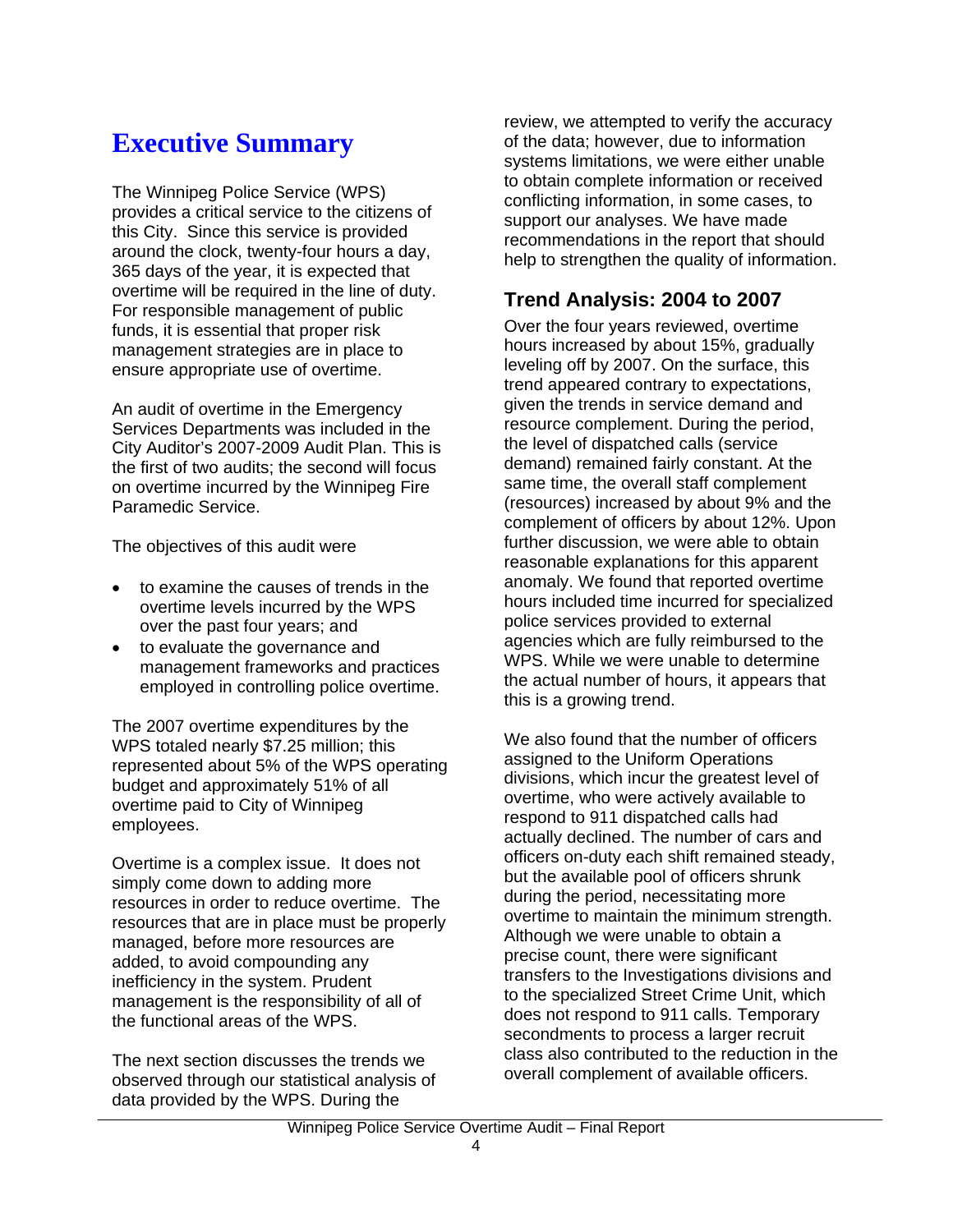On the other hand, net growth occurred in the overall officer complement in the Investigations divisions, the next largest group incurring overtime, due to increased provincial funding targeted at specific areas. With the increased staff strength, the WPS made a strategic decision to take a more proactive approach to reducing drug, gang and other major crime activity. Although we were unable to obtain specific workload data, we were advised that the investigation of these major crimes is more complex and time consuming than in the past, and the proactive approach leads to the discovery of new crimes to be investigated that would otherwise go undetected.

Analysis of overtime by activity illustrated that nearly three quarters of overtime was incurred for direct policing activities. The remaining overtime was comprised of indirect activities (training, fitness appraisals, etc.) and officer attendance at court, which saw a large reduction from the levels incurred previously. We commend the WPS on this success. There was also some evidence to indicate that other strategies, such as the creation of the Street Crime Unit, are producing results.

From a financial perspective, overtime costs appear to have leveled off. A slight decrease in costs in 2007 can partly be attributed to a younger, lower-cost workforce in the high overtime incurring Uniform Operations divisions.

Overall, a leveling off of the rate of overtime incurred is a positive sign, but the lack of detailed supporting information leaves us unable to conclude that the results attained were the best possible outcome. We believe that the WPS has the ability to improve the control over and information regarding overtime; we have highlighted some of our key recommendations in the next section. A summary of all recommendations is attached as **Appendix 4**.

## **Key Recommendations**

The WPS has an opportunity to consolidate diffused information on overtime into an overarching policy. This will provide the backbone for managing by providing an accessible knowledge base with guidance on the appropriate use of overtime. A model policy is attached for consideration. Improvements can also be made to other policies related to overtime to reduce inappropriate overages in time banking.

An agreement between the WPS and the Minister of Justice, which contributed to the significant decline in court related overtime, has lapsed. A new agreement should be signed to ensure that savings continue to be realized. Also, the WPS needs to perform further analysis on the results of pilot programs to validate their success.

We have recommended more diversified training for WPS staff in supervisory roles to better equip them in understanding their new responsibilities and the role they play in achieving departmental objectives. We have also recommended the WPS review the practice of providing paid leave incentives for completion of fitness appraisals.

Further development of WPS information systems will reduce duplication of tasks, provide better information for decision making, and allow for proactive analysis and monitoring of overtime. For example, in 2007, an estimated \$600,000 in overtime wages coded to various miscellaneous and "unknown" categories provided management with little useful information. Changes will also free up internal resources to perform more value-added analyses.

At a time when safety is a major concern to citizens, the WPS must ensure that all allocated resources are used effectively and efficiently. While the WPS has made improvements in certain areas since our last audit, opportunities remain to further improve systems to control the use of overtime throughout the department.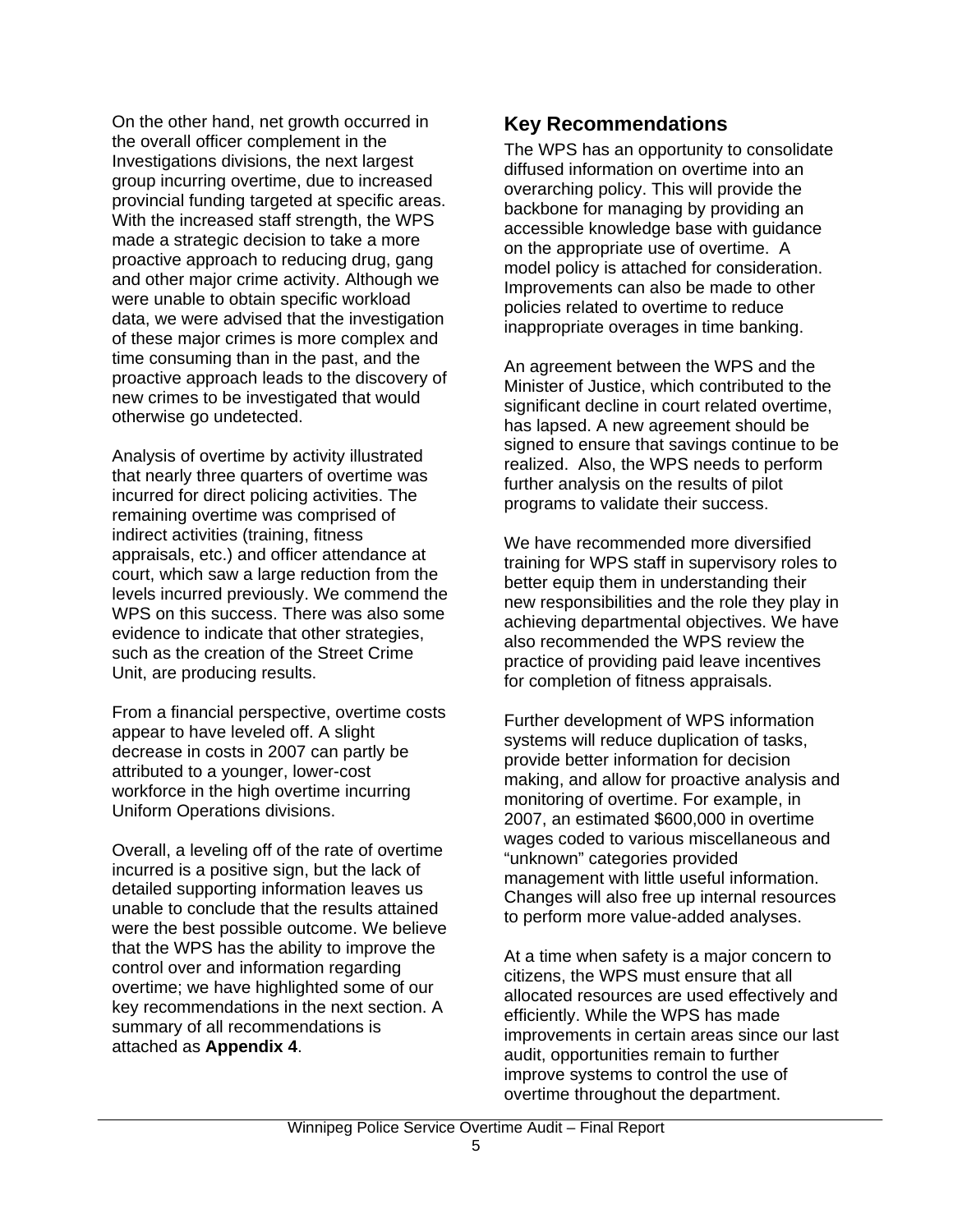# **Mandate of the City Auditor**

The City Auditor is a statutory officer appointed by City Council under the *City of Winnipeg Charter Act*. The City Auditor reports to Council through the Audit Committee (Executive Policy Committee) and is independent of the City's Public Service. The City Auditor conducts examinations of the operations of the City and its affiliated bodies to assist Council in its governance role of ensuring the Public Service's accountability for the quality of stewardship over public funds and for the achievement of value for money in City operations. Once an audit report has been communicated to Council, it becomes a public document.

# **Audit Background**

The Winnipeg Police Service (WPS) is mandated to ensure the safety of the lives and property of Winnipeg citizens, preserve peace and good order, prevent crime from occurring, detect offenders, and enforce the laws. These activities are vital services to the public and carry responsibilities that generate overtime in the normal course of operations.

The 2007 overtime expenditures of the WPS totaled nearly \$7.25 million. This represents about 5% of the WPS operating budget and approximately 51% of all overtime paid to City staff in 2007. Due to the proportion of spending attributable for overtime in the City's emergency services departments, an audit of WPS overtime was included in the 2007-2009 Audit Plan. This is the first of two audits, with the second being an audit of overtime generated by the Winnipeg Fire Paramedic Service.

# **Audit Objectives**

The objectives of the audit were

- to examine the causes of trends in the overtime levels incurred by the WPS over the past four years; and
- to evaluate the governance and management frameworks and practices relative to the control of police overtime.

# **Audit Approach**

We conducted the audit in accordance with generally accepted auditing standards. **Appendix 1** provides a flowchart of the audit process.

- We conducted interviews with the WPS Division Commander of Division 32, Organizational Development and Support to gain an understanding of the WPS, the policies and procedures in place relating to overtime and the overtime monitoring process.
- We conducted interviews with, and gathered statistical information from, staff in the Finance Division.
- We conducted interviews with the Human Resources Manager to gain an understanding of the performance evaluation process.
- We reviewed related reports, policies, procedures and other relevant background documentation relating to the WPS in general and to overtime within the WPS more specifically.
- We reviewed the progress on the recommendations made in a 1999 audit report on WPS overtime.
- At the conclusion of the audit, we provided a report to the Chief of Police, the Deputy Chief, the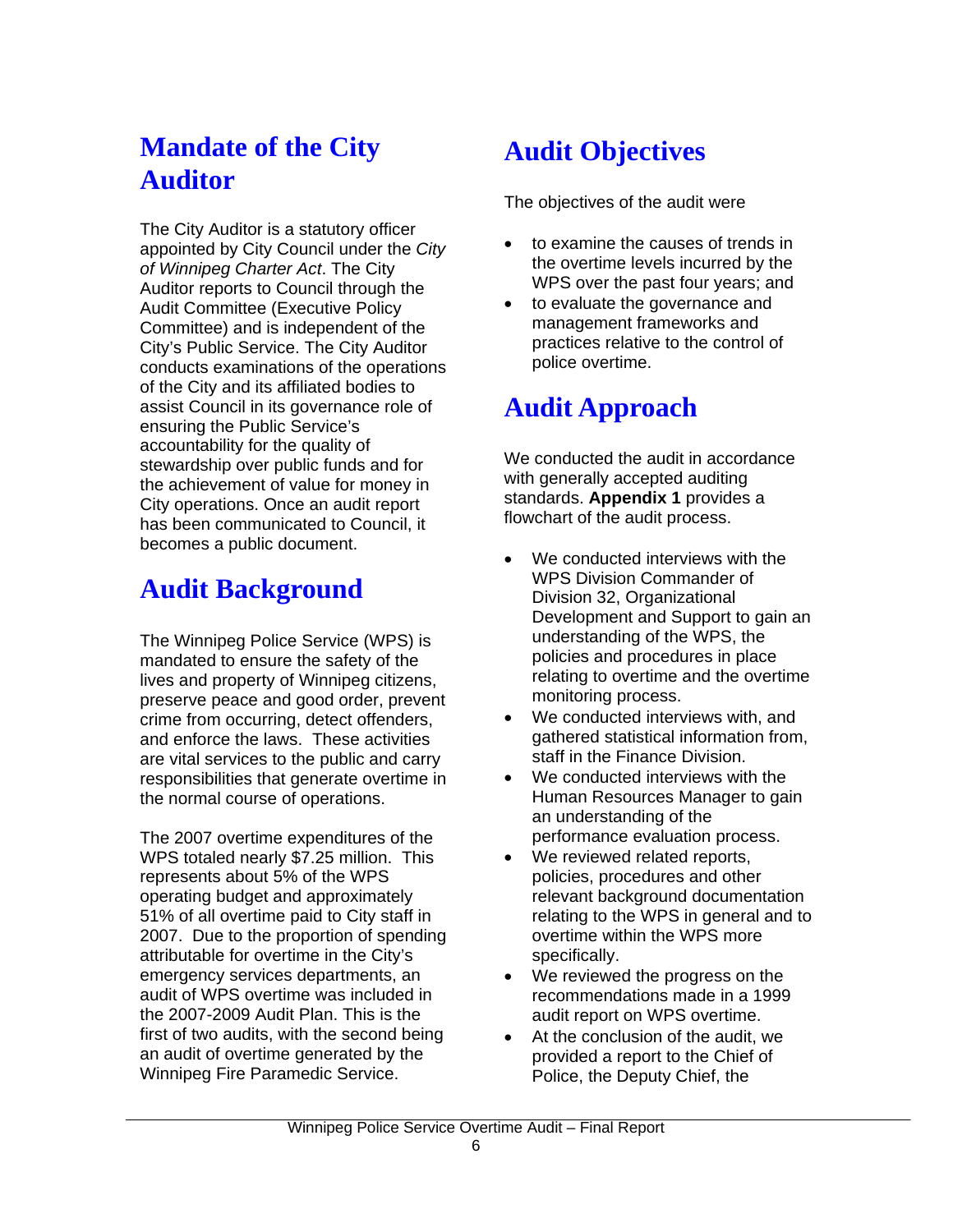Division 32 Commander, the Chief Administrative Officer and Council.

# **Audit Scope**

Our audit encompasses the 2004 – 2007 operating periods, which are the four most recently recorded full operating periods before the date of our report. Changes to information systems were implemented in 2004 including changes to the roster system and reporting structure; therefore, we have chosen 2004 as the opening year of analysis to eliminate any inconsistencies with prior data tracking systems. We believe that this scope of analysis affords us the ability to analyze emerging trends in overtime without a pervasive risk of losing context in the examination due to continually changing social, environmental and economic circumstances.

# **Audit Conclusions**

Our audit work led us to the following conclusions:

• Overtime hours increased by about 15% from 2004 to 2007 at the same time that service demand remained relatively constant and the staff complement increased by about 9% overall and about 12% for officers. While this trend in overtime initially appeared contrary, we were able to obtain reasonable explanations for the increase, which included redeployment of uniformed officers due to internal re-structuring, a more proactive approach to investigating major crimes, and more time devoted to specialized services for other agencies that reimburse the WPS.

These strategies, among others, have helped to gradually level off the costs associated with overtime. We commend the WPS on actions taken to date, in particular, the significant decrease in overtime achieved with respect to court appearances. At the same time, an inability to obtain complete information to support our analyses due to system limitations leaves us unable to conclude that the results obtained were the best possible outcome.

The absence of some key policies on overtime creates a significant gap in the governance framework and leaves supervisors without important guidance detailing when it is appropriate to authorize overtime. We observed that opportunities exist for the WPS to improve the data that is being captured in information systems, to identify cost drivers of overtime, and to aid in evaluation of strategic initiatives. Implementation of recommendations will also free up internal resources to perform more value-added analyses. Renewing an agreement with the Minister of Justice will help to ensure that savings realized in court related overtime continue.

The conclusions in our report are based upon information available at the time. In the event that significant information is brought to our attention after completion of the audit, we reserve the right to amend the conclusions reached.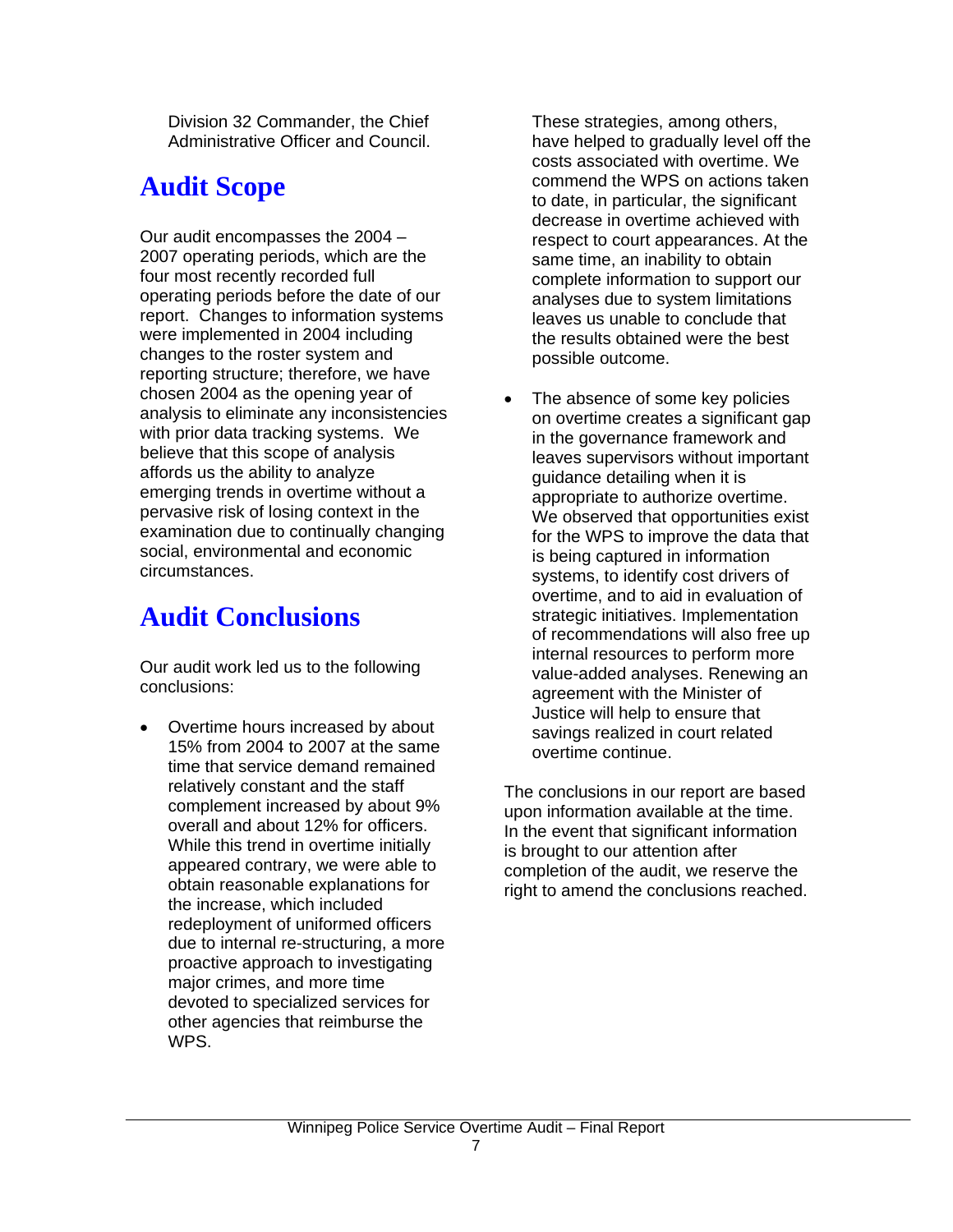# **Acknowledgement**

The Audit Department wants to extend its appreciation to the Winnipeg Police Service, in particular, the Deputy Chief of Police, the Division 32 Commander, the Human Resources Manager, the Controller and his staff, for their cooperation.



J. Hin

October 2008

Shannon Hunt, FCGA, CFE Date City Auditor

\_\_\_\_\_\_\_\_\_\_\_\_\_\_\_\_\_\_\_\_\_\_\_\_\_ *\_\_\_\_\_\_\_\_\_\_\_\_\_\_\_\_\_\_\_\_\_\_\_\_\_\_\_\_*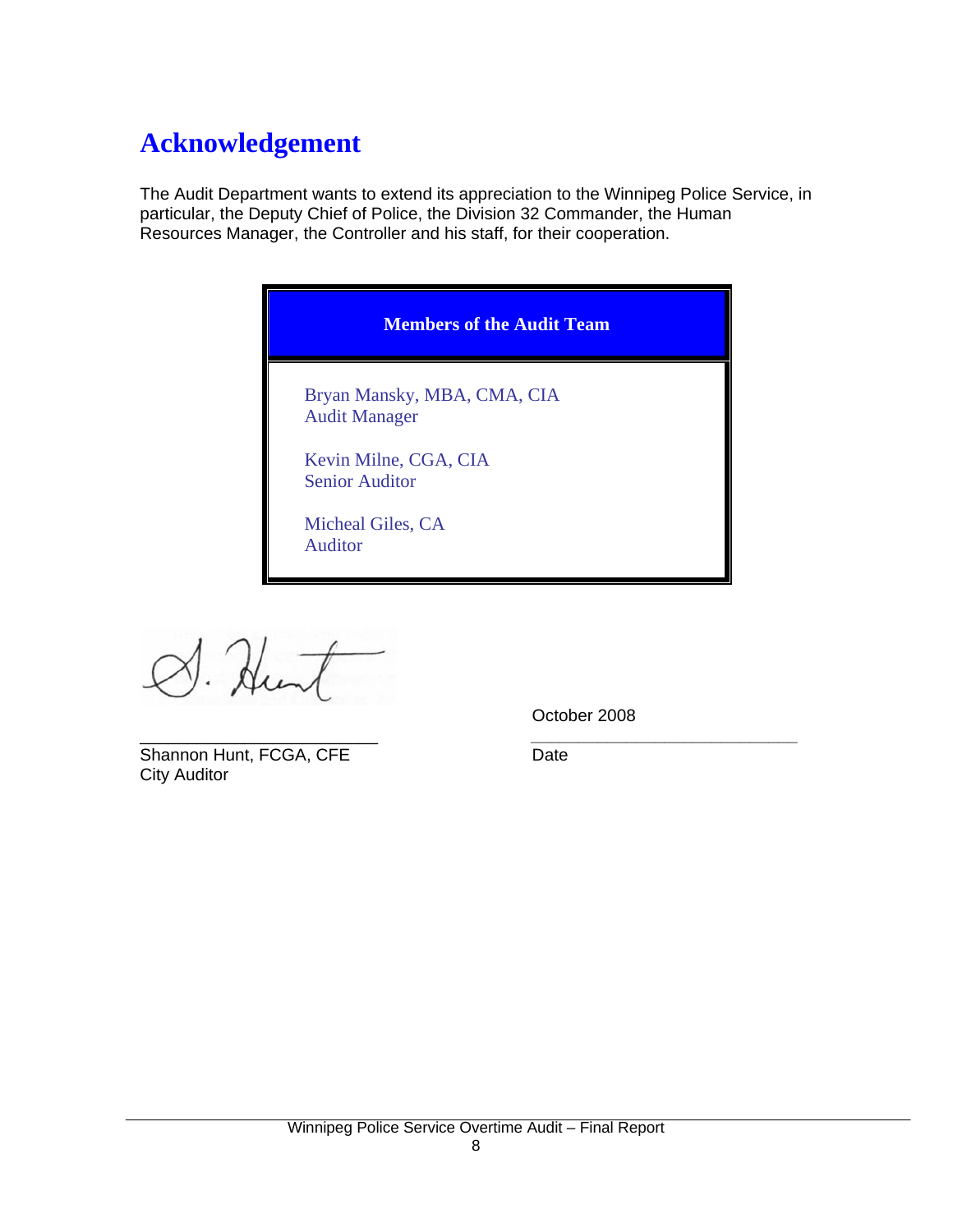# **Winnipeg Police Service Background**

The mandate of the Winnipeg Police Service (WPS) is to ensure the safety of the lives and the property of Winnipeg citizens, preserve peace and good order, prevent crimes from occurring, detect offenders, and enforce the laws.

Legislated authority for the creation of the WPS is derived from two provincial Acts, *The Provincial Police Act* and *The City of Winnipeg Act*. Officers from the WPS enforce the *Criminal Code of Canada*, as well as a variety of other federal laws, and provincial and municipal statutes. The resources that were available to accomplish this mandate in 2007 included a complement of 1,307 sworn officers and a civilian staff of 364.

Administratively, the Chief of Police reports to the Chief Administrative Officer. Politically, the WPS reports to the Standing Policy Committee on Protection and Community Services.

## **WPS Divisional Structure**

Any division within the WPS structure may incur overtime. The divisions can be described in four basic categories:

- Executive & Administration comprised of divisions which ensure that all of the proper managerial systems are in place for the department. These divisions include the Chief's Office, Human Resources, Information Systems, Finance, Organizational Development and Support, and Community Relations.
- Uniform Operations divisions that embody the frontline officers who actively patrol the City and service the day-to-day calls received in the Communications Call Centre. The Uniform Operations divisions include the

six geographical districts (subsequent to the audit the number of districts was reduced to five) within the Winnipeg city limits and Central Traffic as well as the Street Crime Unit.

- $\blacksquare$  Investigations divisions that carryout the investigations for major crimes including homicide, prostitution, gang activities and drug related offences.
- **Support Services divisions that aid the** Uniform Operations and Investigations divisions in the completion of direct policing activities. These divisions include Behavioural Health, Police Records, the Communications Centre and the Training division.

## **Overtime Approval Process**

There are many circumstances within the WPS environment for which overtime is required. Typical examples of when overtime may be necessary include when officers must extend their regular shift due to large call volumes; when officers are in the middle of an incident and their shift is scheduled to have ended; when officers are called in to maintain minimum strength; or when a major crime has occurred and must be investigated until it is resolved. **Appendix 2** outlines the overtime approval process.

In all cases, verbal approval must first be obtained from the officer's Shift Supervisor. The only instance where verbal approval is deemed to be given is when an officer is called in to maintain minimum strength. Once the officer's shift is over, he or she must complete an overtime/time exception form. The overtime/time exception form requires the officer to note the hours of overtime worked, at what rate the overtime was earned, the proper activity code, and whether the overtime is to be paid or collected in a time bank. The form must then be reviewed and signed by the Shift Supervisor Sergeant and the Division Commander before being entered into the Scheduling and Attendance Management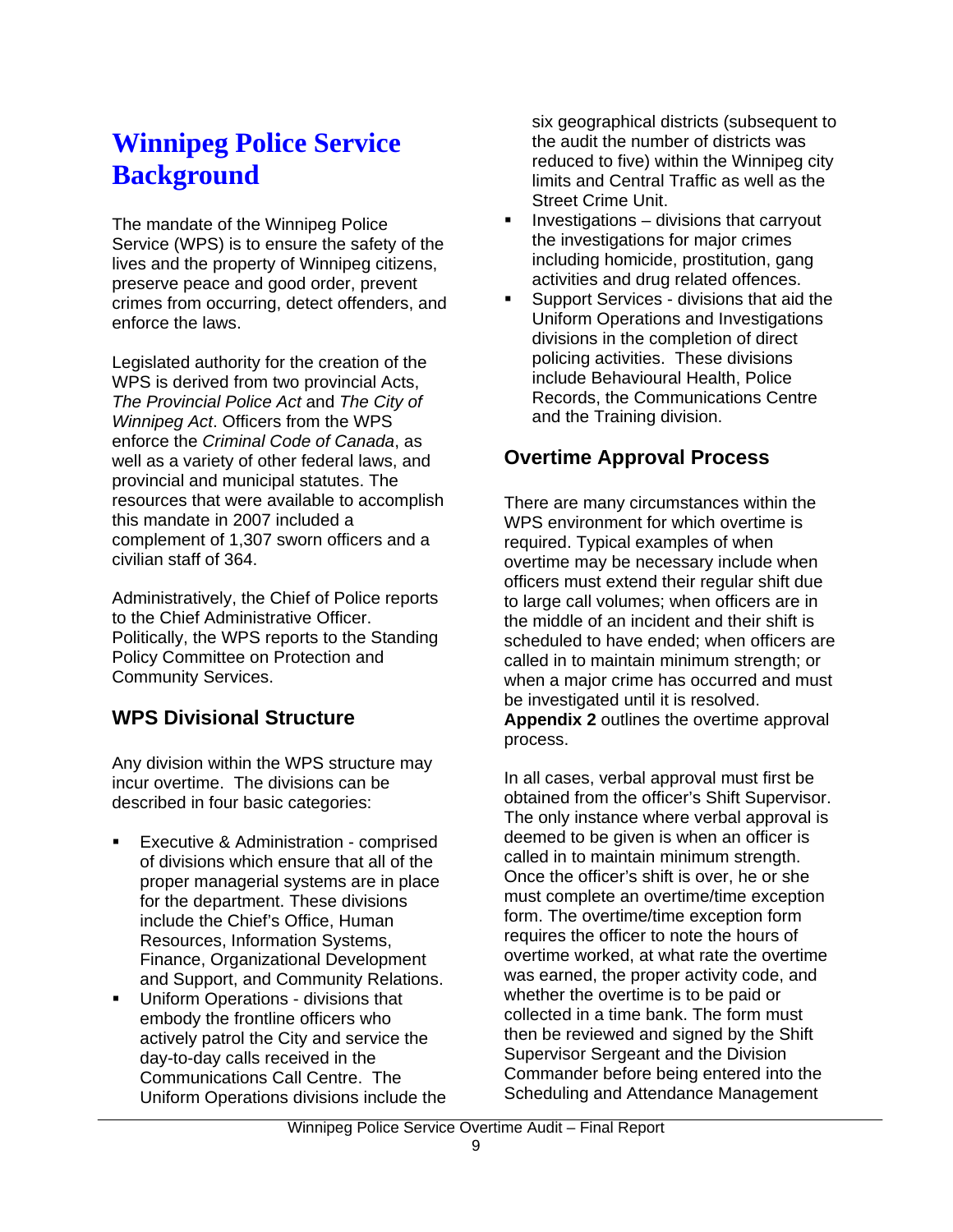System (SAMS). The overtime information is then manually entered into the SAMS system and is paid out two weeks after the end of the four week overtime cycle in which the overtime is earned, or added to the officer's time bank.

In order to utilize the hours in the time bank, another overtime/time exception form must be completed requesting the dates for leave. This form must also be approved by the Shift Supervisor Sergeant and the Division Commander before being entered into SAMS. The time will be deducted from the officer's time bank and paid when the leave is actually taken.

## **Potential Risks for Overtime**

Risks are potential circumstances that may negatively impact service to the public. Risks must be properly mitigated or controlled to demonstrate prudent management of resources. Potential risks associated with overtime include:

- lack of policies providing direction concerning the appropriateness of overtime;
- lack of communication of policies;
- lack of training to interpret and adhere to the overtime policies;
- information systems that do not capture the appropriate data to be able to provide useful management information;
- lack of the proper level of human resources to manage overtime;
- ineffective allocation of human resources, preventing the reduction of overtime;
- individuals working levels of overtime that impact their health and quality of service to the public; and
- inefficiencies in the justice system, outside of the WPS' control, that cause unnecessary overtime.

We employed a risk-based approach to this audit and designed procedures to assess whether the WPS has implemented strategies to manage the potential risks.

# **Trend Analysis 2004 – 2007**

The WPS is a large, complex organization that is continually changing to meet the evolving demand for its services. Information systems must be able to capture and provide management with reliable information in order to ensure that resources continue to be managed efficiently and effectively.

The statistics that we have analyzed examine overtime based on hours worked, segregated by divisions, individuals, and activities performed. All statistical data was retrieved from both the SAMS and the City of Winnipeg's PeopleSoft System.

We have undertaken appropriate procedures in an attempt to verify the accuracy of the information we were provided. At various times during the review, due to information system limitations, we were either unable to obtain information or received conflicting information to support our analyses. In the *Observations and Recommendations*  section of the report, we have made recommendations to improve the quality of information available to WPS management.

## **Departmental Overtime Analysis**

To provide context for the level of overtime incurred by the WPS, we wanted to compare the trend in overtime hours to the demand for service and the human resources complement over the period of review.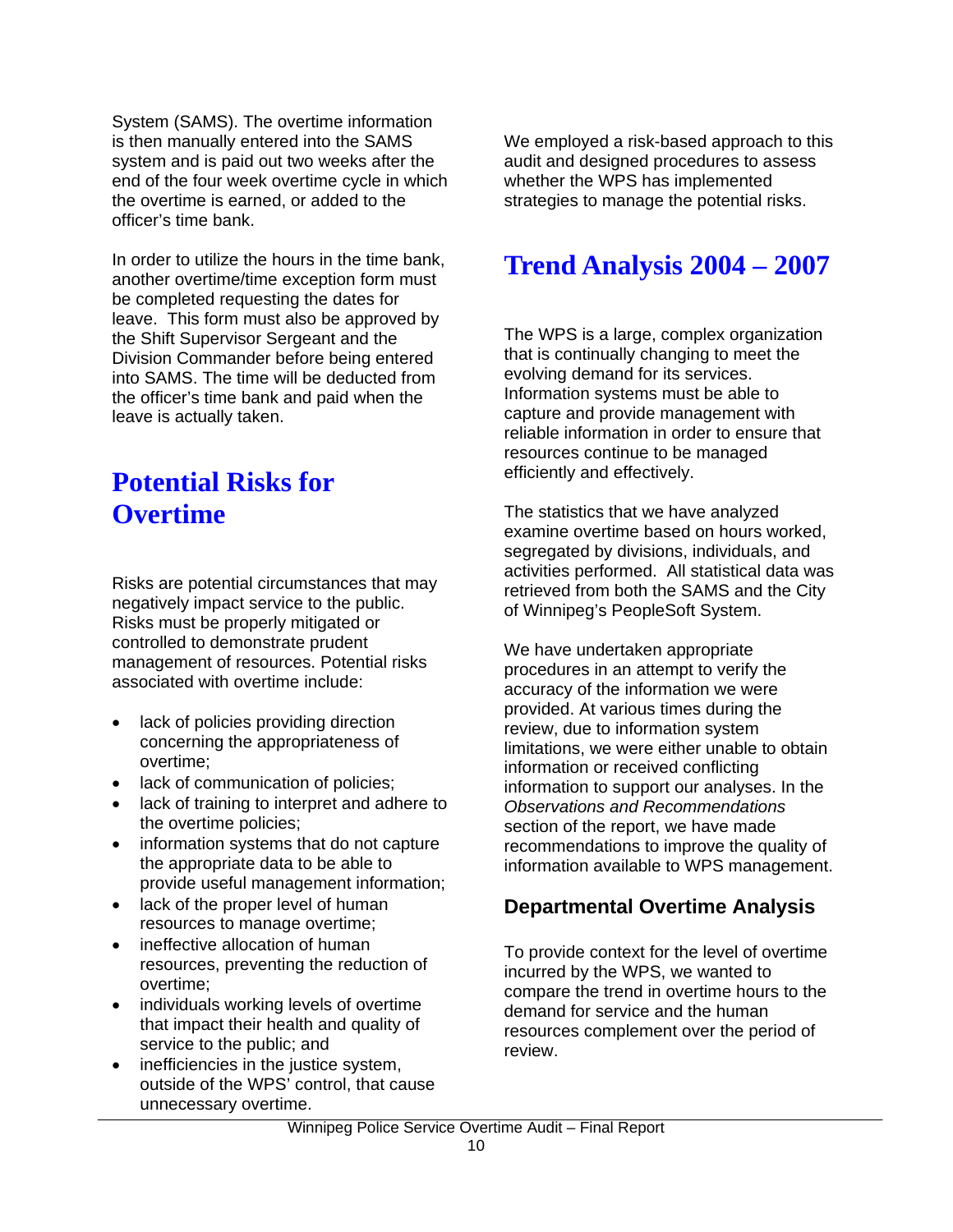As Exhibit 1 below indicates, the number of overtime hours worked increased by 15% over the last four years; however, the rate at which those hours increased gradually leveled off over the period of review.

Exhibit #1: Overtime Hours



Source: SAMS Database

The total hours shown include both regular overtime as well as hours related to overtime incurred to provide specialized services to external agencies such as the RCMP, Manitoba Justice, MPI and the Winnipeg Airport Authority. Costs associated with these services are fully reimbursed by the respective agencies. At the time of the review, the WPS was unable to provide a breakdown of the number of overtime hours that were incurred for specialized services. We were advised that the time required to provide this information would be onerous. Nevertheless, there is evidence to suggest that specialized services comprise a growing component of total overtime hours, particularly in 2006 and 2007.

The hours recorded in the graph do not include those incurred for voluntary duties provided by off duty officers. Voluntary duty hours and costs are budgeted and recorded separately and are incurred when off-duty officers sign-up for working at sporting events, concerts, etc. The costs associated with voluntary duty are also fully reimbursed.

Exhibit 2 below illustrates the number of calls the WPS responded to during each of the previous three years. The 2004 figure

could not be used for this analysis because of the change in the systems which recorded the dispatch information. The differences in the measurements recorded rendered the 2004 data meaningless for comparative purposes. Exhibit #2: Number of Calls Dispatched



Source: Division 32 Report

While not every call will require the same level of resources, the general trend for the period 2005 to 2007 has seen the number of calls dispatched stay relatively close to the mean of 151,000 calls.

Exhibit 3 depicts the trend in staff complement for 2004 to 2007. Overall, the staff complement increased by about 9% during the period. For officer resources, the chart shows a continual increase with more modest gains towards 2007. The overall increase was about 12%. Civilian resources decreased from 2004 to 2005 and then sustained a gradual increase until 2007.





Source: WPS Annual Reports 2004 – 2006 and HR data 2007

Our high level comparative analysis showed an increase in overtime hours during the same period that the volume of dispatched calls remained steady and the staff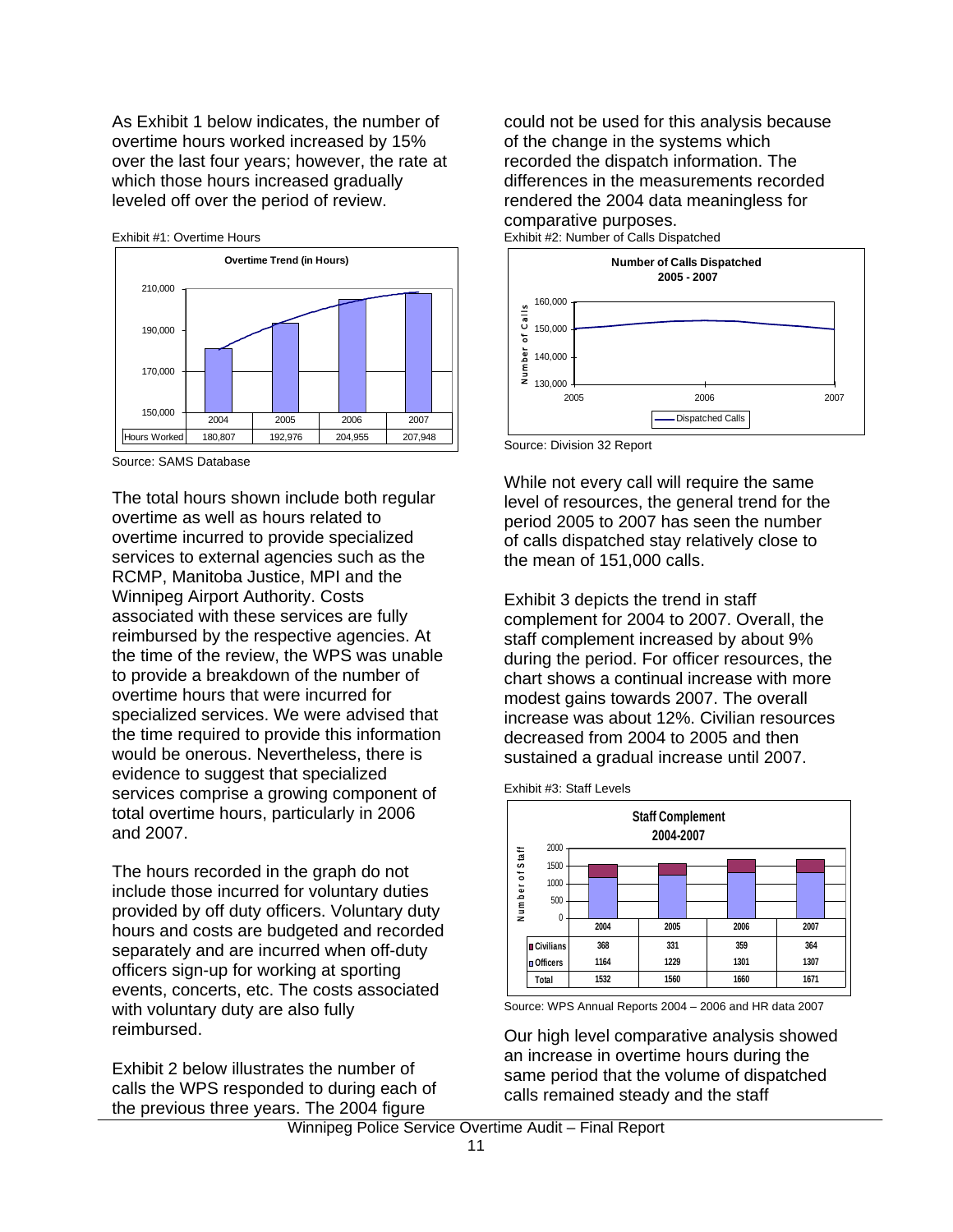complement increased. In the next section, we provide further analysis and discuss potential reasons for these trends.

## **Overtime Analysis by Group**

Total overtime hours, as an indicator, provides limited information on which to evaluate the management of WPS overtime. Overtime hours are incurred by different types of divisions providing very different services.

Exhibit 4 shows that the vast majority of all overtime hours worked during the period were performed by the Uniform Operations and Investigations divisions. The Executive & Administration and Support Services divisions had a minimal number of hours in comparison to the other divisions. In 2007, almost two thirds of the nearly 208,000 overtime hours were performed by officers in the Uniform Operations divisions. About one quarter of the overtime was performed by the Investigations divisions. The remainder was incurred by the Support Services and Executive & Administration divisions.





Source: SAMS Database

Exhibit 5 illustrates that approximately half of all overtime incurred in Uniform Operations is accounted for by only two divisions, Division 11 (central) and 13 (north). Similarly, within the Investigations

divisions, nearly half of all overtime is accounted for by Division 40 (Homicide, Drugs, Hate Crimes, Major Crimes, Organized Crime, etc.).





Source: SAMS Database

Our preliminary analysis indicated that the total officer complement increased during 2004 to 2007 while dispatched calls remained relatively constant. Yet Exhibit 4 shows that overtime hours increased steadily for Uniform Operations during the period and, for Investigations divisions, increased from 2004 to 2006 and then decreased slightly in 2007. This trend in overtime hours appears to be contrary to the trends in service demand and resources. Upon further analysis and discussion, however, we were able to obtain reasonable explanations for the anomaly.

The overall officer complement rose from 2004 to 2007 primarily due to increased provincial funding. New positions, however, had to be assigned to specific areas as a condition of the funding agreements. For the most part, this obligated the WPS to add officers to the complement of the Investigations divisions. The positions were filled by seasoned officers from the ranks of the Uniform Operations division.

WPS has designed its organization such that officers in the Uniform Operations divisions are responsible for responding to 911 dispatched calls. For the last three years, the number of cars on the road and officers on-duty for each shift has remained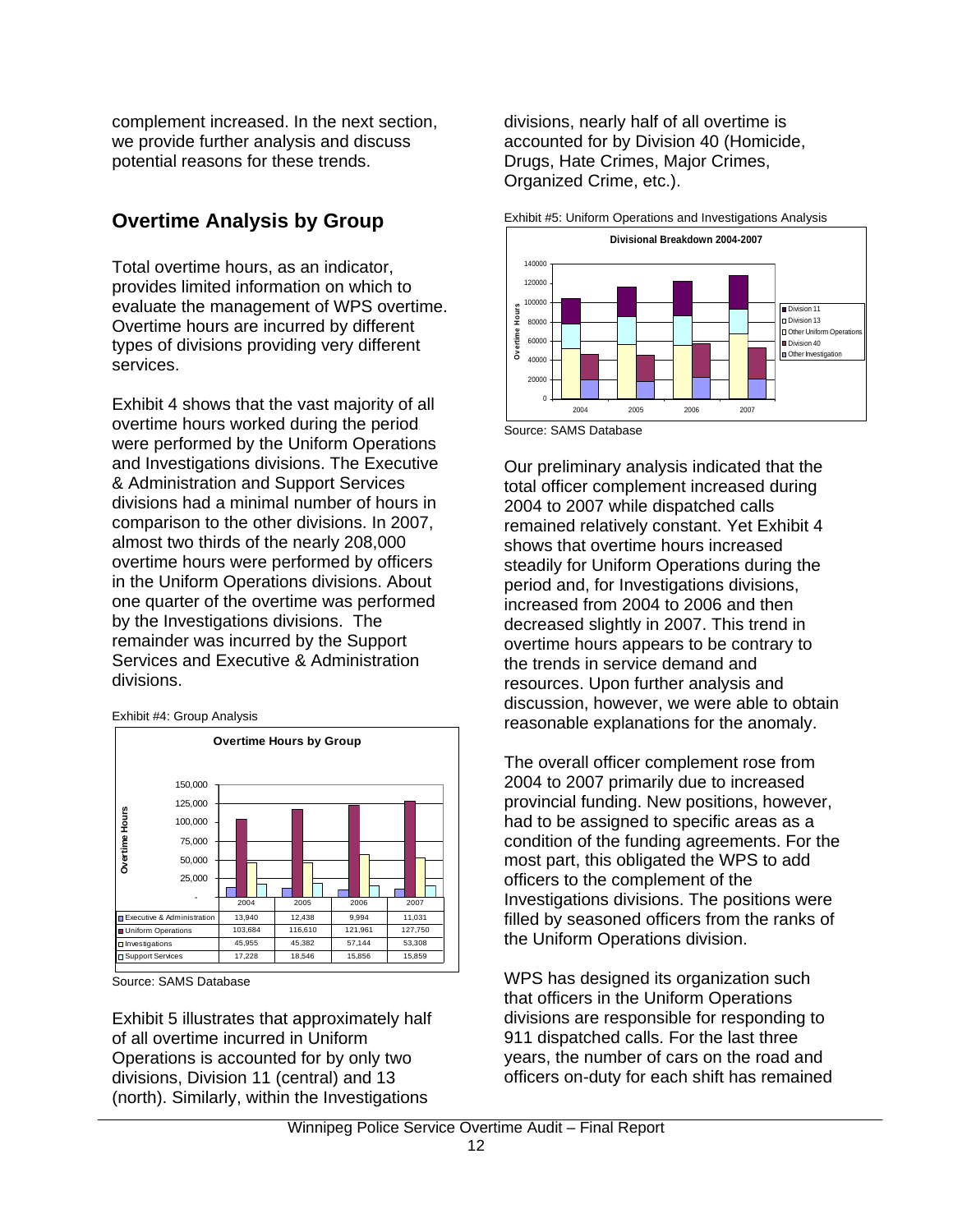virtually constant. What has shrunk over this period is the pool of officers available.

During the review, the WPS was unable to provide complete information that would allow us to accurately determine the precise size of the officer complement in the Uniform Operations divisions. Management, however, was able to provide information that suggested an overall reduction in the officers available to respond to calls during this period. For example, recruitment classes doubled. Officers were seconded from the Uniform Operations divisions to temporary assignments such as performing time consuming background checks on potential recruits. There was also some significant internal restructuring that resulted in the redeployment of officers to other activities including pilot projects. For example, *Operation Cleansweep*, a successful pilot project, became the permanent Street Crime Unit with a complement of 47 uniformed officers. Officers assigned to the SCU do not respond to 911 dispatched calls but provide an enhanced street presence intended to deter crime.

To maintain the on-street complement of officers responding to 911 calls, it was necessary to draw on a smaller pool of officers, resulting in additional overtime. Furthermore, movement of seasoned officers into specialized investigations left less experienced officers in the Uniform Operations divisions, lengthening the time required to process dispatched calls.

The other officers that provide police service to the public work in the Investigations divisions. The officer complement of the Investigations divisions increased by about 63 positions as a result of funding from the province. At the same time, overtime hours increased from 2004 to 2007. Officers in the Investigations divisions do not respond to service calls from the Communications Centre. Rather, these officers are assigned to often complex investigations related to homicides and other major crimes. The

WPS was unable to provide a detailed analysis of the nature of the changing investigative workload because of system constraints; however, anecdotally, there is some support to suggest that the scope and complexity of investigations has increased in recent years. A strategic decision was made to invest additional resources in growth areas such as gangs, drugs, weapons, internet child pornography, etc. Overtime was incurred to investigate new crimes exposed through proactive initiatives as well as to handle the more complex cases in the normal investigative workload.

## **Overtime Analysis by Activity**

On an activity basis, the overtime hours spent on direct policing activities greatly surpassed the hours spent on indirect activities and in court. (See Exhibit 6.) This is a significant change from prior periods of audit examination where the court hours had made up nearly half of the total overtime hours. The direct hours continually increased from year to year while the indirect and court hours remained virtually constant.



Source: SAMS Database

Nearly three quarters of overtime hours were directly related to policing activities; the remainder of overtime was incurred for indirect activities and court attendance. Indirect activities include time given as incentive for fitness appraisals, overtime for training and backlogs of work for support staff.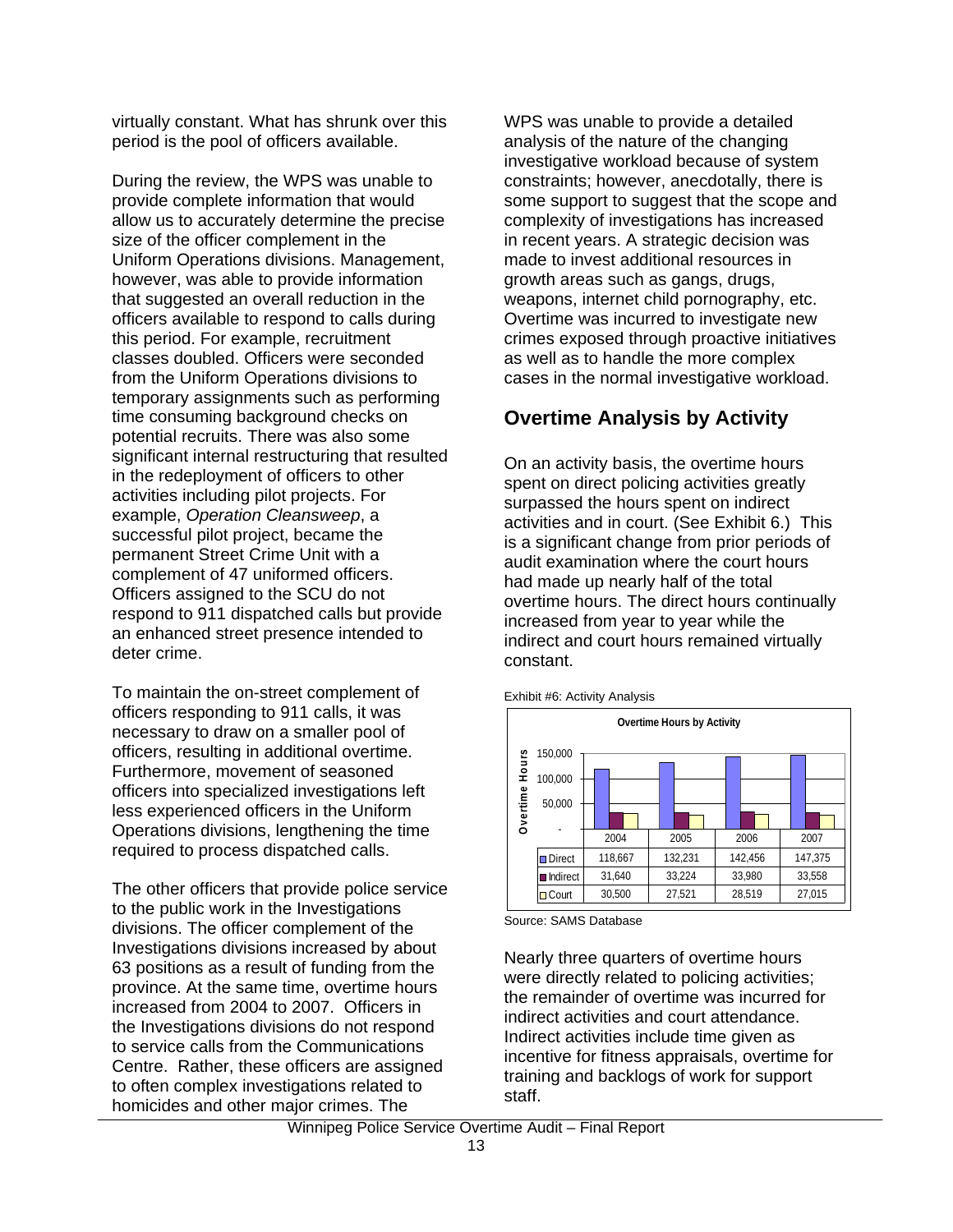Exhibit 7 illustrates the breakdown of the direct hours into various activity groupings. The SAMS system lists approximately 71 direct activities that we have grouped into five main categories. Each of the categories for arrest and report, patrol, investigations, and callouts are made up of between two to seven similar activities. The remaining 50 activities are grouped together as the "other" category and include such activities as meetings and training.





Source: SAMS Database

This exhibit emphasizes the fact that the majority of direct hour overtime is incurred in activities that ensure the police have a strong, visible public presence and to investigate crimes.

## **Financial Analysis**

An overview of overtime budgets and expenditures for the last four years shows an initial upward trend from 2004 to 2006 with a slight decline in 2007 as illustrated in Exhibit 8. The WPS budget for overtime was adjusted in 2006 to more accurately match the budget to the actual spending that occurred. Overtime expense has risen by about \$785,000 from 2004 to 2007. We note, however, that a significant portion of the increased expenditure would have resulted from salary costs imposed by collective agreement bargaining.





Source: PeopleSoft Database

While the number of overtime hours (shown previously in Exhibit 1) has continued to increase, the expenditures reported in Exhibit 8 show a decrease in 2007. These two trends appear at odds with one another and there are a couple of explanations for this. Exhibit 1 included overtime hours incurred to provide specialized service to external agencies that are fully reimbursed to the WPS. The process used by the WPS to account for these recoveries is to offset the majority of revenues against total overtime costs, thereby lowering reported costs. Exhibit #9 shows the level of these recoveries added back to the total cost of overtime reported by the WPS. The adjusted total cost trend is more consistent with what we observed for the trend in total overtime hours. We also note that in 2006 the WPS was involved in a very large investigation (for which the costs incurred were reimbursed). We have highlighted the associated costs separately for the purposes of the exhibit.





Source: WPS Finance Division Reports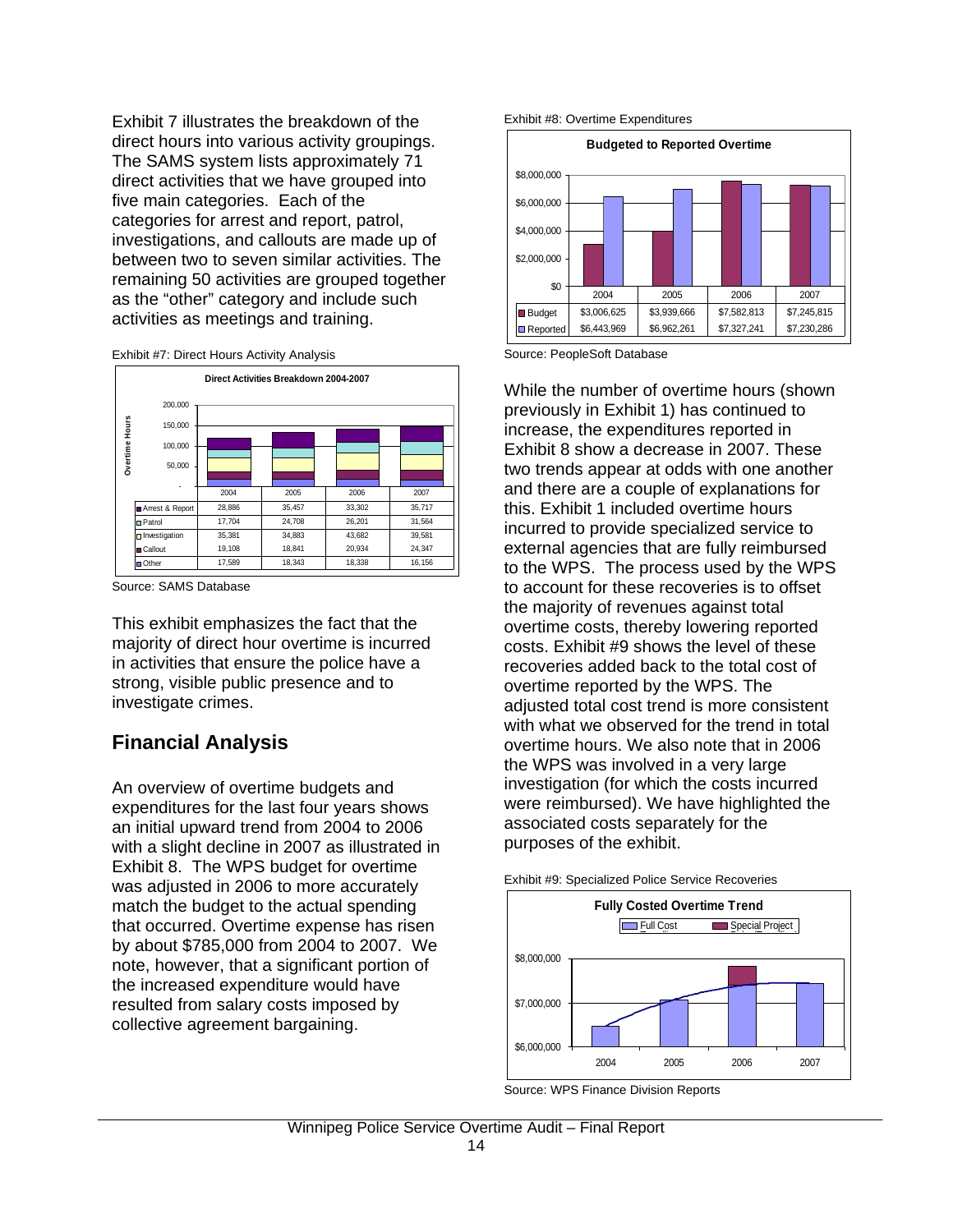Another explanation for the cost decline in 2007 is that a higher proportion of overtime is being worked by a younger, lower-cost workforce in the high overtime incurring Uniform Operations divisions. We note that the impact of this trend will diminish in the future as the large volume of recently recruited officers remain with the WPS, increase their years of service, and move up the salary scales defined within the collective agreements.

## **Observations and Recommendations**

The remainder of this report documents the results of the audit process. We recognize that the model to deliver police services may change in the future. At the same time, we believe that the issues identified would have to be dealt with under any delivery model. Therefore, it is important to view all recommendations within the context of both current operations and future challenges. A complete summary of our recommendations is attached as **Appendix 4**.

## *Does the WPS have adequate policies to govern overtime?*

## **The WPS needs to develop and communicate a comprehensive overtime policy.**

In order to support the WPS in fulfilling its mandate, the proper control structure must be in place. Well written policies are the backbone of the control environment; they give management a universally accessible reference for guidance on the issues most pertinent to day-to-day operations. The American based International Association of Chiefs of Police (IACP) published a model overtime policy in response to the growing demand for an overarching policy dealing with overtime. The model policy is included in **Appendix 3** by permission of the IACP. This model includes the following basic elements:

- the purpose for the policy;
- management's overall attitude concerning overtime;
- a statement of the legal statues/agreements that govern overtime;
- management's attitude concerning paid versus banked overtime;
- requirement for the coding of all overtime;
- guidance for the categories used to record overtime;
- when overtime is considered to be appropriate;
- responsibility for the analysis of overtime and the feedback thereon;
- responsibility for ensuring adherence to the policy; and
- responsibility for the maintenance and updating of the policy.

The IACP Model Policy provides an excellent example of a well written comprehensive overtime policy and serves as a useful template for the development of a WPS policy.

Instead of an overarching policy, the WPS currently uses the collective agreements with the officers' and senior officers' unions to manage overtime. The WPS has also published several different listings of interpretations for the agreements which apply to a number of specific circumstances encountered in the past. We found that these listings handle a wide array of specific overtime issues, but do not offer guidance other than for the specific circumstances cited.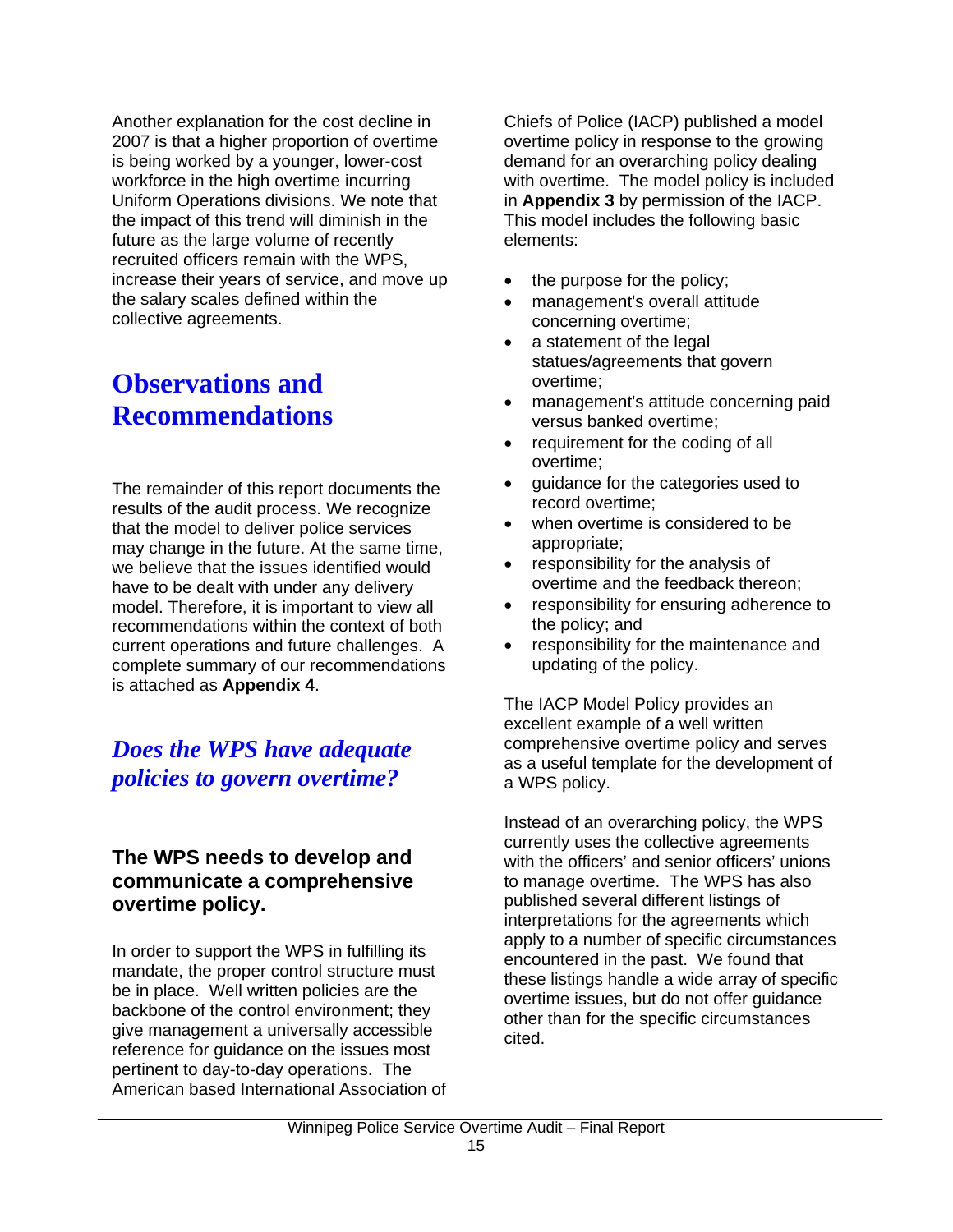The collective agreements and the interpretations are not an appropriate substitute for an overtime policy. These documents clarify when overtime is required for payment under specific circumstances, but do not assist in the proper planning and management of overtime. Also, the documents do not contain any of the important key elements found in the IACP model policy. In addition to these shortfalls, we found that some managers were not aware that several different interpretation documents existed; this can lead to inconsistency in decision making for areas where precedents have been set.

A draft overtime policy was written by the WPS in 2006; this draft had not yet been approved either for implementation or for redraft at the time of our audit work. This draft was also lacking many of the key factors relevant in the IACP model policy. While the draft does contain a skeletal description of an overtime approval process, the document was quite cumbersome due to too many situational and unit specific considerations.

One positive feature of the draft was an appendix regarding other overtime issues that were not included in the draft policy itself. The appendix contained reference to where appropriate guidance on these issues could be found. We believe that an appendix like this is useful to provide a universal reference for specific overtime issues. An appendix could also be used to reduce the circumstantial and unit specific items that have encumbered the current draft.

### *Recommendation #1*

We recommend that a comprehensive policy regarding overtime be developed and implemented. The policy should include an appendix of references to related documentation.

#### *Management Response*

*Agreed. The Operational Development and Support Division (ODS) will be assigned to develop comprehensive overtime policy. The policy completion will be targeted for the 2009/2Q to correspond with the promotion cycle so that newly promoted supervisors can begin training.* 

## **The** *Annual Leave Policy* **needs to be updated.**

Annual leave for WPS employees is directly related to overtime because of the ability for employees to bank overtime and take it in leave at a later date. Accommodating annual leave for employees has been cited by the WPS as an issue currently affecting delivery of service to the public. Proper strategies in scheduling leave are necessary to minimize the impact on service delivery. We reviewed the annual leave policy for the WPS to gain an understanding of the strategies in place.

Though it is not stated anywhere in the policy, the types of leave applicable to the policy are annual vacation leave, statutory credit leave (time given for statutory holidays worked) and extra-duty leave (banked overtime). The policy provides guidance for how many staff can take leave from one division at one time, when staff can take their leave, limits for consecutive days to be taken and the notice required when requesting leave. The policy has been kept current by the WPS and has been revised when necessary.

The annual leave policy does not, however, contain any guidance with respect to the amount of time that may be accumulated in the time banks themselves. According to the collective agreement, an employee may bank overtime hours worked to be taken in leave at a later date. The agreement also limits the bankable hours to 110 hours at any given time during the year (subsequent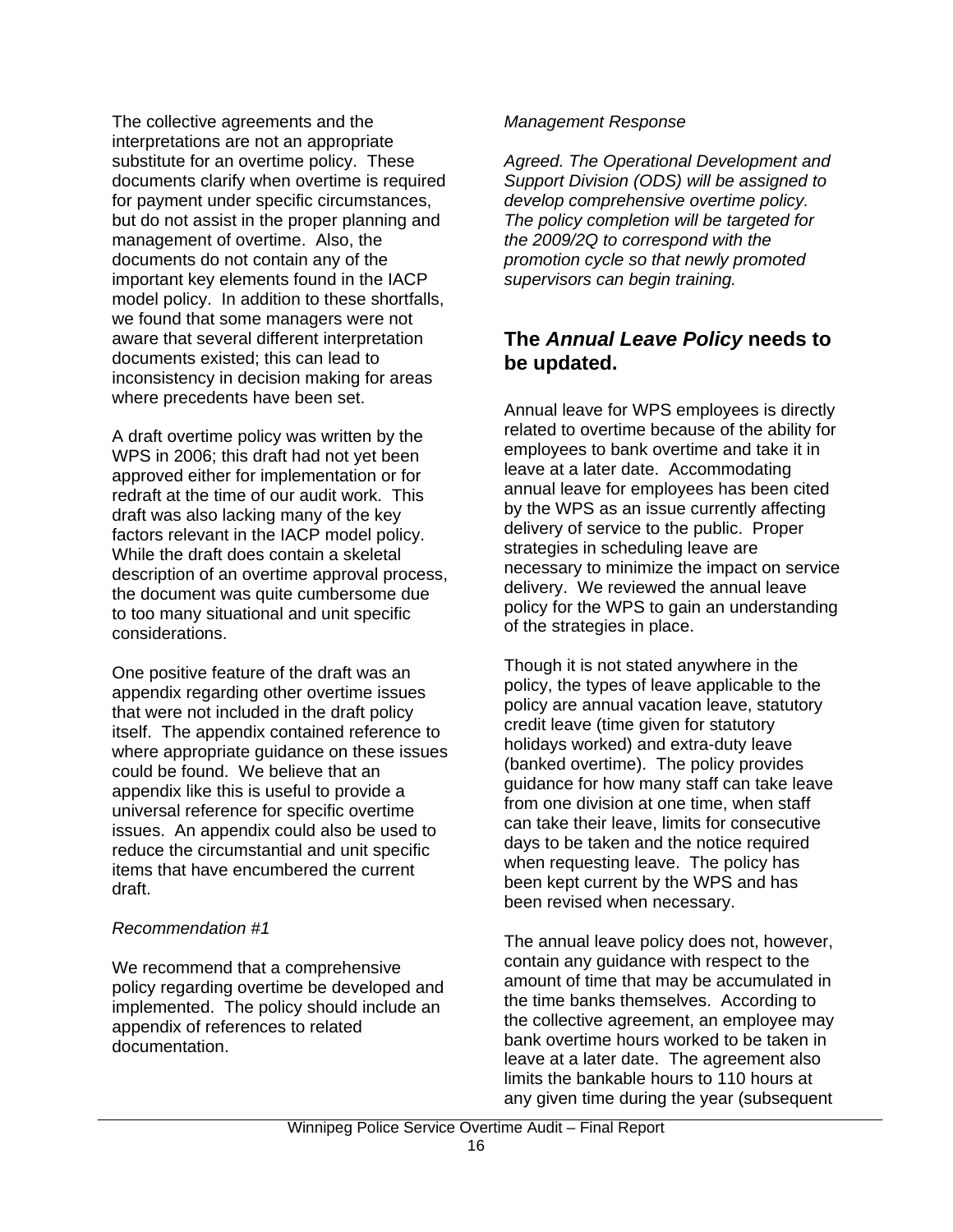to the audit the maximum was increased to 130 hours). Time bank balances must be taken in time; they cannot be paid out in cash. Management believes that paying out balances will disrupt the Department's regular cash flows.

About one fifth of all overtime hours worked in a year are banked. Given this constant, it is logical that the total time bank liability will grow as the number of staff continues to grow; this is illustrated in Exhibit 10.





Source: SAMS Database

Comparable to the situation with the overtime policy, the collective agreements are used to govern the time bank balances. Similarly, we believe that this is not suitable as a policy; we found that the limit on bankable hours in the collective agreements are not being consistently enforced. We reviewed the time bank balances for employees at both December 31 and April 30 for the past four years. We found that there were significant numbers of overages on both dates for the number of employees exceeding the limit and the maximum amount of hours in individual time banks.





#### Source: SAMS Database

The number of employees over the time bank maximum had increased from about 170 in 2004 to nearly 230 in 2007. For those employees exceeding the time bank balance, the greatest number of hours an officer exceeded the maximum between December and April had increased from 214 hours in 2004 to 320 hours in 2007.

We were informed that there is an inconsistency in the treatment of time bank balances by supervisors, whereby some supervisors allow employees to accumulate higher balances than the maximum 110 hours. When reviewing the ranks of staff who exceeded the maximum balance for the 2004 to 2007 operating periods, we noted that several executive staff (who have since retired) were carrying balances above the maximum. Executive staff carrying high balances sets a tone at the top that diminishes the ability of lower level supervisors to enforce the limits.

The main concern with allowing employees to exceed the maximum time bank limit is that the WPS has an obligation to service all time in the banks. As we previously noted, servicing leave time balances has been identified by the WPS as a problem affecting service to the public. Allowing staff to exceed the maximums only compounds the effect on delivery of service.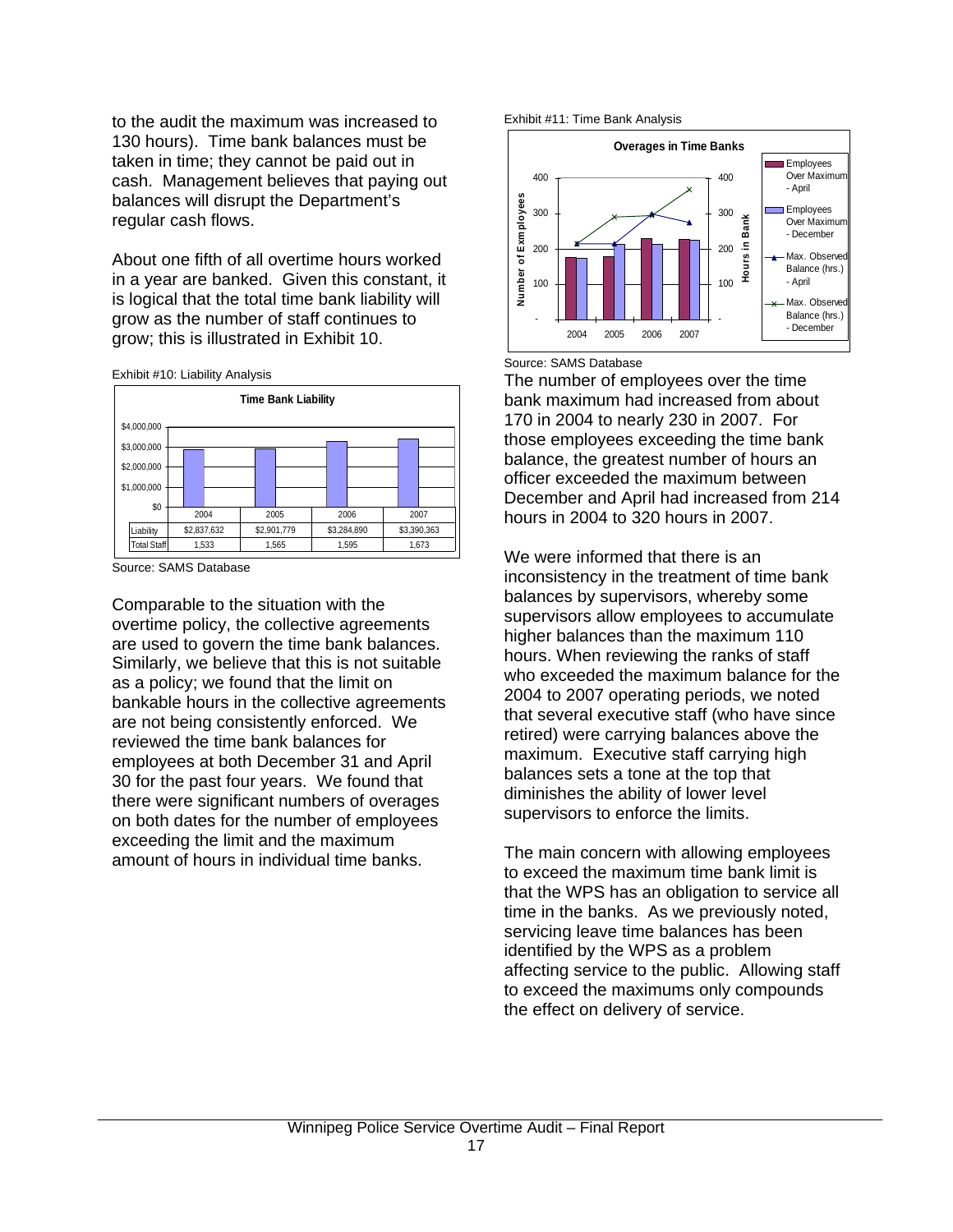### *Recommendation #2*

We recommend that the annual leave policy be amended to include the maximum allowable time for employee time banks. WPS management should then actively monitor and enforce that limit.

## *Management Response*

*Agreed. The ODS Division will be assigned to develop a comprehensive leave policy that includes all types of leave. The policy completion will be targeted for the 2009/2Q to correspond with the promotion cycle so that newly promoted supervisors can begin training.* 

## *Has the WPS evaluated recent service delivery initiatives to determine their impact?*

## **Changes to the process for officers reporting for court duty have resulted in significant financial savings.**

The WPS incurs significant expenses for sending officers to testify in court proceedings. Due to a clause in the collective agreement stipulating a minimum number of hours for court appearances, court expenses are material enough for the WPS to segregate and track separately from other police activities. Our interviews with the police revealed that there is a general belief that court hours can be reduced, primarily in the large proportion of hours when officers are not required to testify.

The City of Winnipeg Audit Department released a report in February, 1999 in which the expense incurred for court overtime was addressed. For the period of analysis at that time, the proportion of court overtime

ranged from 38-46% of all overtime hours. Also, officers were not required to testify about 57% of the time that they were subpoenaed for a court appearance. The main reason for the high overtime was the lack of communication between the Crown Attorneys and the WPS when an officer was no longer required to appear in court. The WPS believed that this was a large drain on public resources which reduced the efficiency of routine policing activities. Recommendations were made in the 1999 report for collaboration with the Province to reduce the number of unnecessary court appearances.

An agreement was signed with the Minister of Justice's office in October, 2001 to allocate resources from both agencies to a joint project. The sole intention of the project was to reduce the number of overtime hours incurred by the City for the attendance of police officers at court appearances. The agreement stated that one employee would be dedicated from each agency to review files requiring court attendance by an officer and liaise back and forth with any subsequent adjustments to the court schedules. The project was successful in reducing the hours and the agreement was renewed in November, 2003. Since the prior overtime audit, we have found that the hours required for court overtime have been cut in half and that court overtime hours now comprise an average of 15% of all overtime hours for our periods of review; the trend in court overtime hours is still gradually declining year after year. We also found that the project has realized an average net cost savings, after program costs, to the WPS of \$1.2 million to \$1.3 million (representing about 41,000 hours) in salaries per year from the 1999 audit.

This is a significant decrease in the amount of court overtime over levels required in the past. We commend the WPS on the large reduction in unnecessary overtime and the success of this joint project.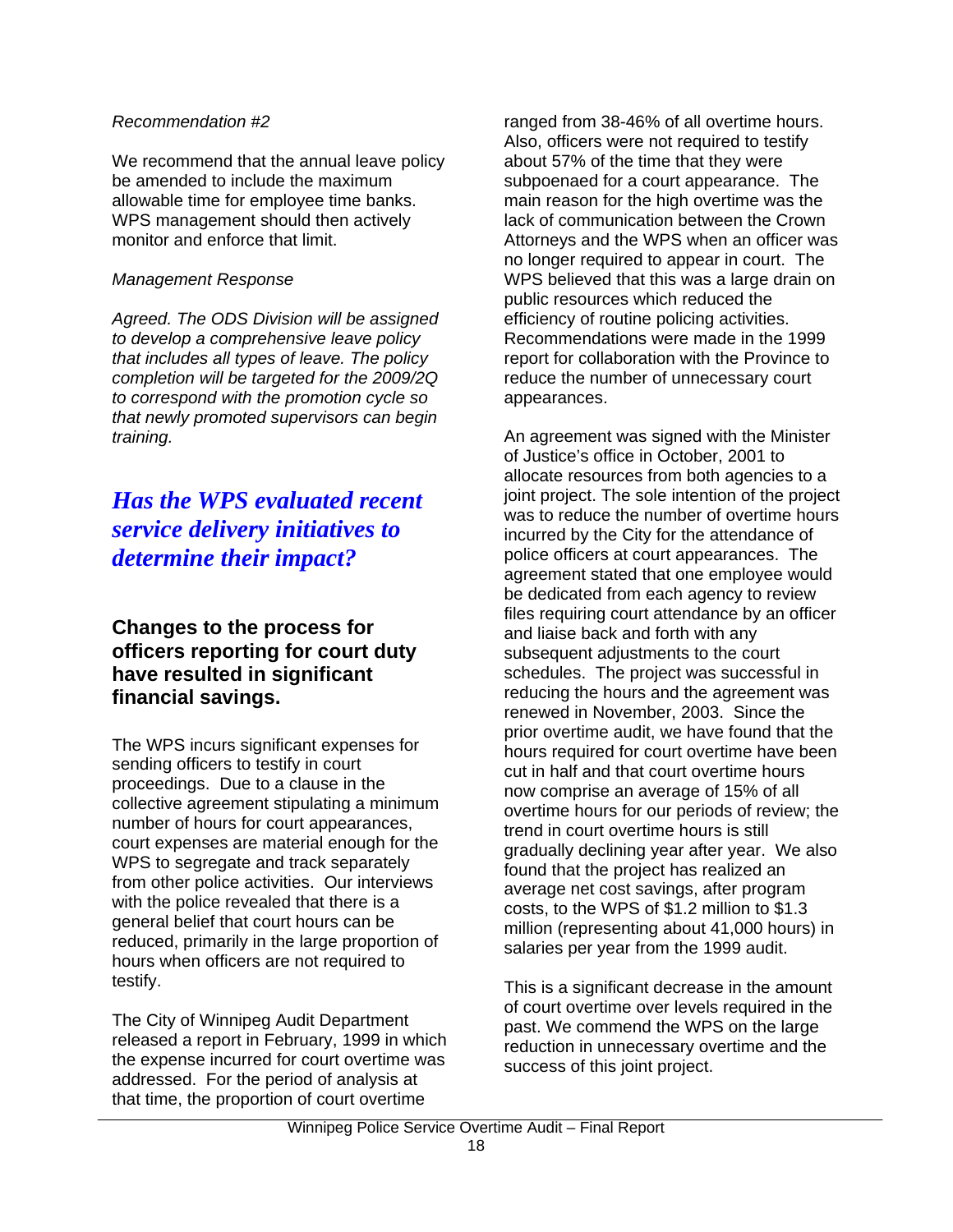An important item to note is that the most current agreement with the Minister of Justice expired on March 31, 2004. The project has been run according to the terms in the expired agreement since that date, but no new agreement has been signed.

## *Recommendation #3*

We recommend that the WPS renew the agreement with the Minister of Justice and continue to operate the inter-agency project to achieve efficiencies in court attendance.

### *Management Response*

*Agreed. The overtime savings realized as a result of the court overtime project warrant a renewed agreement. The WPS will endeavour to secure a new agreement by 2009/2Q.* 

## **Further opportunities to reduce court overtime should be explored.**

One of the prime motivators for the WPS to reduce their court overtime is the large percentage of time that officers are required to appear in court but do not end up testifying. In our prior audit, we found that the percentage of time that officers were not required to testify was 57% of all court appearances. This proportion has increased over the years. We found that the current rate for court appearances with no testimony is about 80% of all court hours – this resulted in about \$1M of overtime salaries in 2007. The increase in the overall proportion of time without testimony is partially due to the overall reduction in court overtime hours.

Discussions with the WPS also revealed that the increase in this proportion is due to defense strategies employed by public defenders. We were advised that public defenders will assess whether their clients should plead guilty or not based on whether

the material witnesses (police officers) show up in court; once the officer has arrived, a guilty plea will be submitted. Confirmation of this explanation is outside of the scope of this audit.

From our discussions with the WPS, an expansion of the project has not been evaluated. Given the benefits achieved by the project, it may be appropriate to consider whether the project should be expanded. The WPS should also review the strategies in place in other jurisdictions to reduce the levels of court overtime. *Recommendation #4* 

We recommend that the WPS continue to work with the Minister of Justice's office to develop further strategies to avoid appearances where officers do not testify.

## *Management Response*

*Agreed. Opportunity to improve the overtime project in the form of strategies to avoid appearances where officers do not testify will be explored with Manitoba Justice by 2009/2Q.* 

## **Recent strategies to enhance public safety require performance indicators to determine if they are a success.**

The WPS recognizes that there are opportunities to increase service quality to the public while reducing the amount of overtime required in doing so. "Operation Cleansweep" was a pilot project that resulted in the creation of the Street Crime Unit (SCU) in September 2006. The initiation of the SCU was considered to have the potential for reducing crime in the criminal hotspots in the City by providing a pro-active, high-visibility uniform police presence. A large number of officers were taken from all divisions, including Divisions 11, 13, and 40, which are also the highest overtime incurring divisions, and reassigned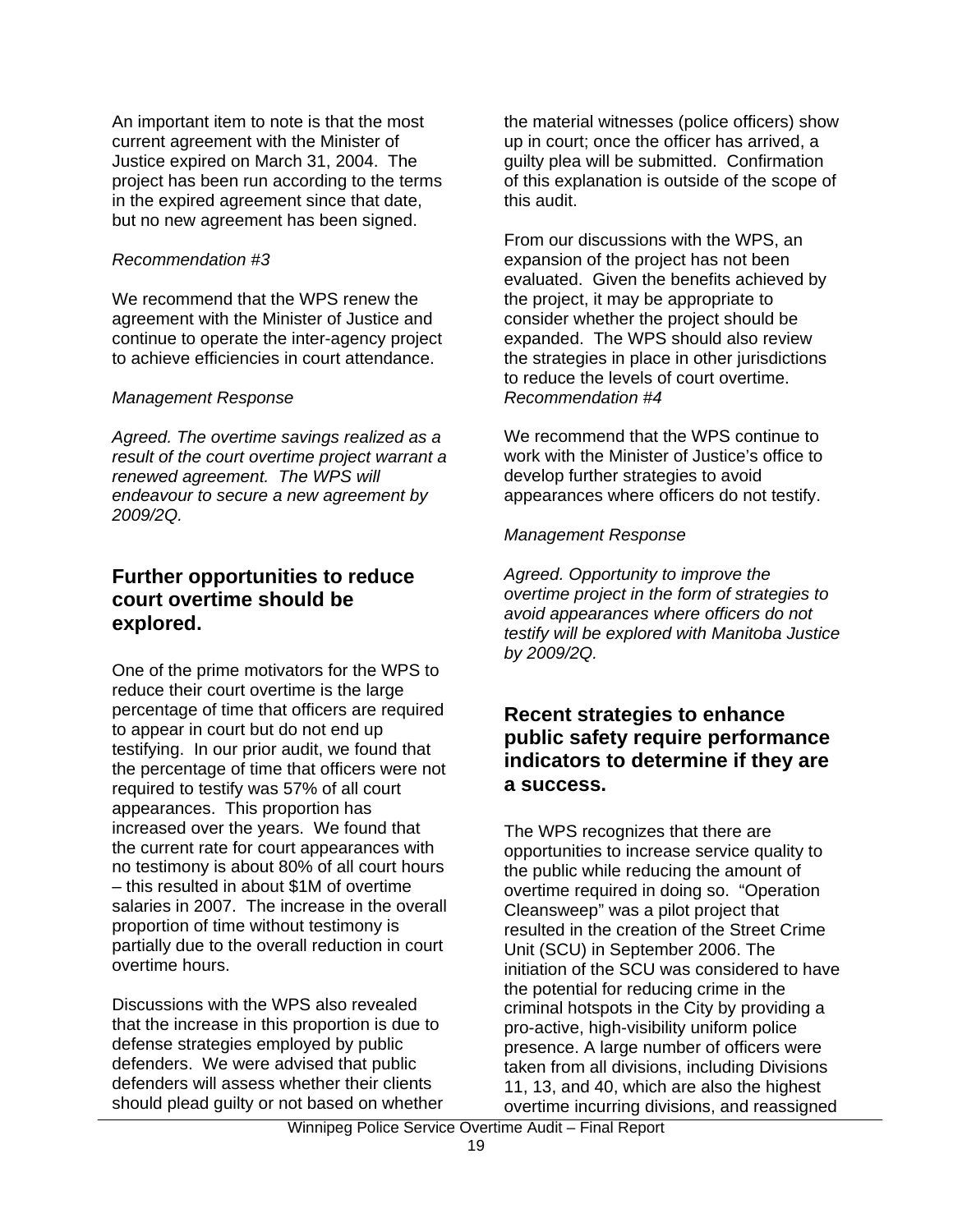to the SCU. In 2007, the permanent salaries assigned to the SCU were reported at over \$3.1 million, which is a considerable investment of resources.

While a reduction in overtime was not a direct goal of the initiative, Exhibit 12 analyzes the effects on overtime of the three targeted divisions grouped together with the SCU.

#### Exhibit #12: Combined Analysis



Source: SAMS Database

This analysis shows that the SCU has had an immediate effect on overtime for these three divisions. The addition of the unit halted the level of overtime incurred for the three divisions in 2007 from the escalation experienced in prior years. Based on this measure, the SCU appears to be reducing the strain on resources in Divisions 11, 13, and 40.

This analysis was created by Audit Department staff from the combination of various reports received from the WPS. A review of WPS planning reports to support the development of the SCU did not reveal any comparable quantitative measures to enable WPS management to determine if the initiative was successful. The WPS was able to provide information on where the unit has focused its resources and the number of arrests. However, the absence of any baseline measures and performance targets means that we could not objectively determine the degree of success of this initiative.

The WPS has also implemented other initiatives such as weekend shifts for investigative units, alternatives to dispatch and creating an early third relief to add more resources to the streets when calls for service are at a maximum. Due to the large amount of resources the WPS employs for these types of pilot projects, it is imperative that both operational and financial performance is properly evaluated. If performance measurements indicate that the desired results are not being achieved, then changes to strategies must be developed.

### *Recommendation #5*

We recommend that the WPS develop methods to evaluate the effectiveness of its pilot programs including the impact on related performance measures such as overtime costs.

### *Management Response*

*Agreed. The WPS is committed to excellence through continual improvement. Strategic initiatives, often in the form of pilot programs, are one method of testing and implementing internal improvements. As a matter of course, performance measures including overtime—will be considered when evaluating pilot programs.* 

## *Are WPS Human Resource practices consistent with the objective of controlling overtime?*

## **WPS supervisors should receive additional formalized management training.**

It is important to equip supervisory staff with the proper tools for appropriate decision making about when overtime is necessary.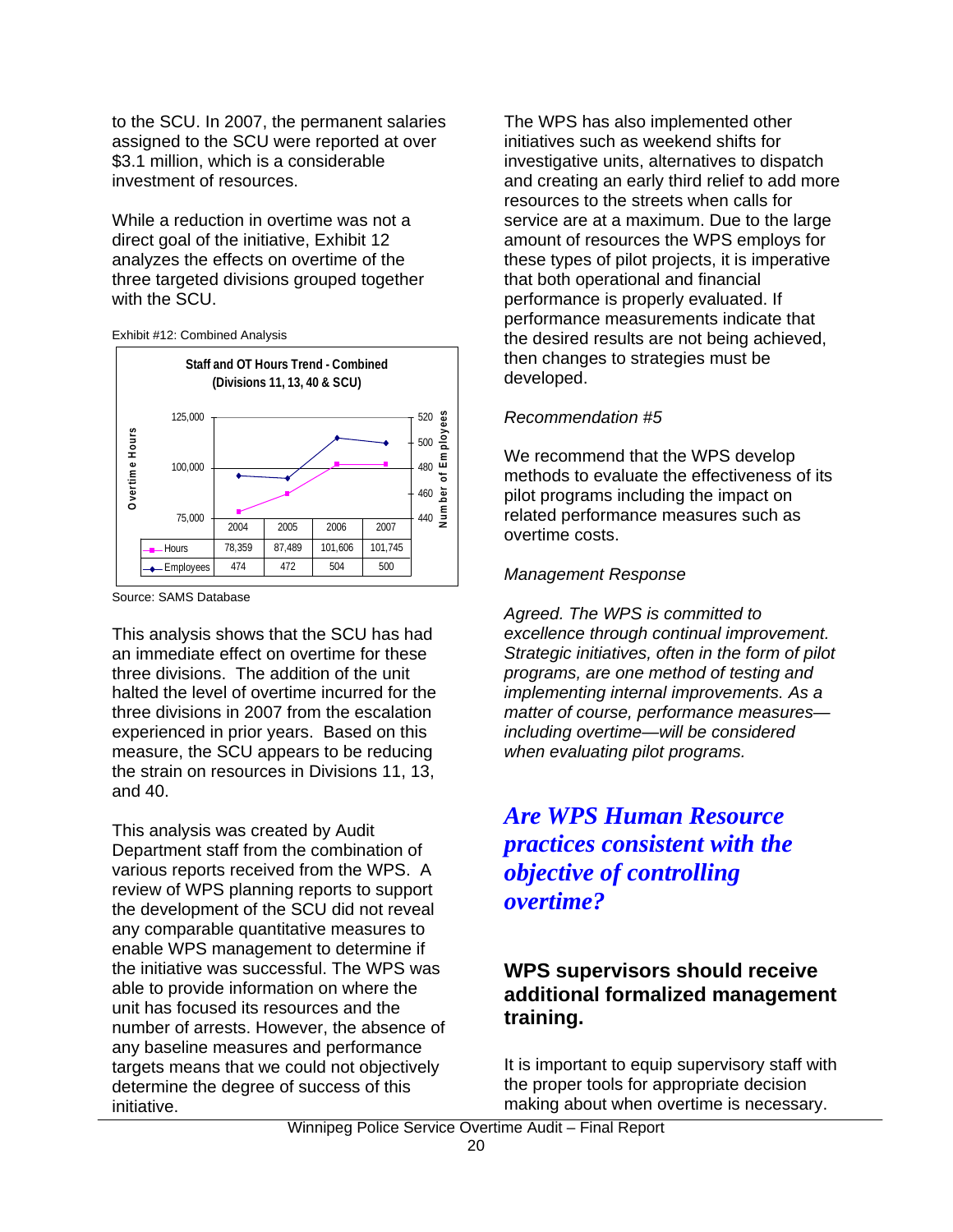Many supervisors have been promoted up to supervisory roles from junior positions. As such, they may not yet have received focused administrative, analytical, and financial training.

The training that we had expected to be a part of the formalized curriculum included:

*Administrative Training with a Focus on Internal Control*: Recently promoted supervisors are in charge of a significant amount of resources. Understanding their new responsibilities and the role they play in achieving departmental objectives would equip them with the tools to make effective decisions.

*Analytical Training*: Non-financial statistics are analyzed in order to assess efficiency and effectiveness of performance. Analysis of overtime hours by division and activity can give a picture of where and why overtime is being incurred, and can be compared to expectations.

*Financial Training*: Financial performance is analyzed against budget in order to assess the efficiency of performance and identify areas of concern.

We discussed the training curriculum with the WPS and were informed that most of the training that takes place for new supervisors is to teach them how to use the IT systems (i.e. SAMS). Some informal internal control and budgeting training is also given, but is not part of the curriculum. No financial management training is currently in the curriculum; however, the HR manager has advised us that the topic is planned to be included in future sessions.

### *Recommendation #6*

We recommend that the Winnipeg Police Service provide formal administrative, analytical, and financial training to its officers who are in supervisory positions.

#### *Management Response*

*Agreed. The WPS currently provides some formal administrative training to newly promoted supervisors. This has primarily focused on the systems used to manage overtime. The WPS will commit to expanding the training in this area to include administrative, analytical, and financial training. This training will be developed and implemented in phases during 2009 and 2010.* 

## **The WPS should review the practice of providing additional incentives for successfully passing fitness appraisals.**

Within the overtime activities captured by the SAMS system there is a category for "fitness appraisals". The average number of hours awarded due to this activity for the period from 2004 through 2007 was about 12,500 hours per year or 6 ½% of all overtime hours. Officers are awarded with 20 hours (placed in their time banks) upon successfully passing a fitness appraisal. This translates to an reported cost which has continually escalated over the last four years from \$310,000 to \$420,000 annually.

Officers are required to complete a fitness appraisal annually; however, we were advised that this is not strictly enforced. Officers are ineligible to receive pay increment increases in years where they have not successfully passed the fitness standard; these increments occur during the first five years of service and later for years 10, 13, and 16. Officers are also ineligible for promotion if they have not completed the fitness exam in the prior year. In the years when there is no pay increment, or they are not eligible for promotion, officers are not penalized if they do not complete the fitness exam. We were advised by the Physical Fitness Coordinator that there is a drop in the number of employees who do complete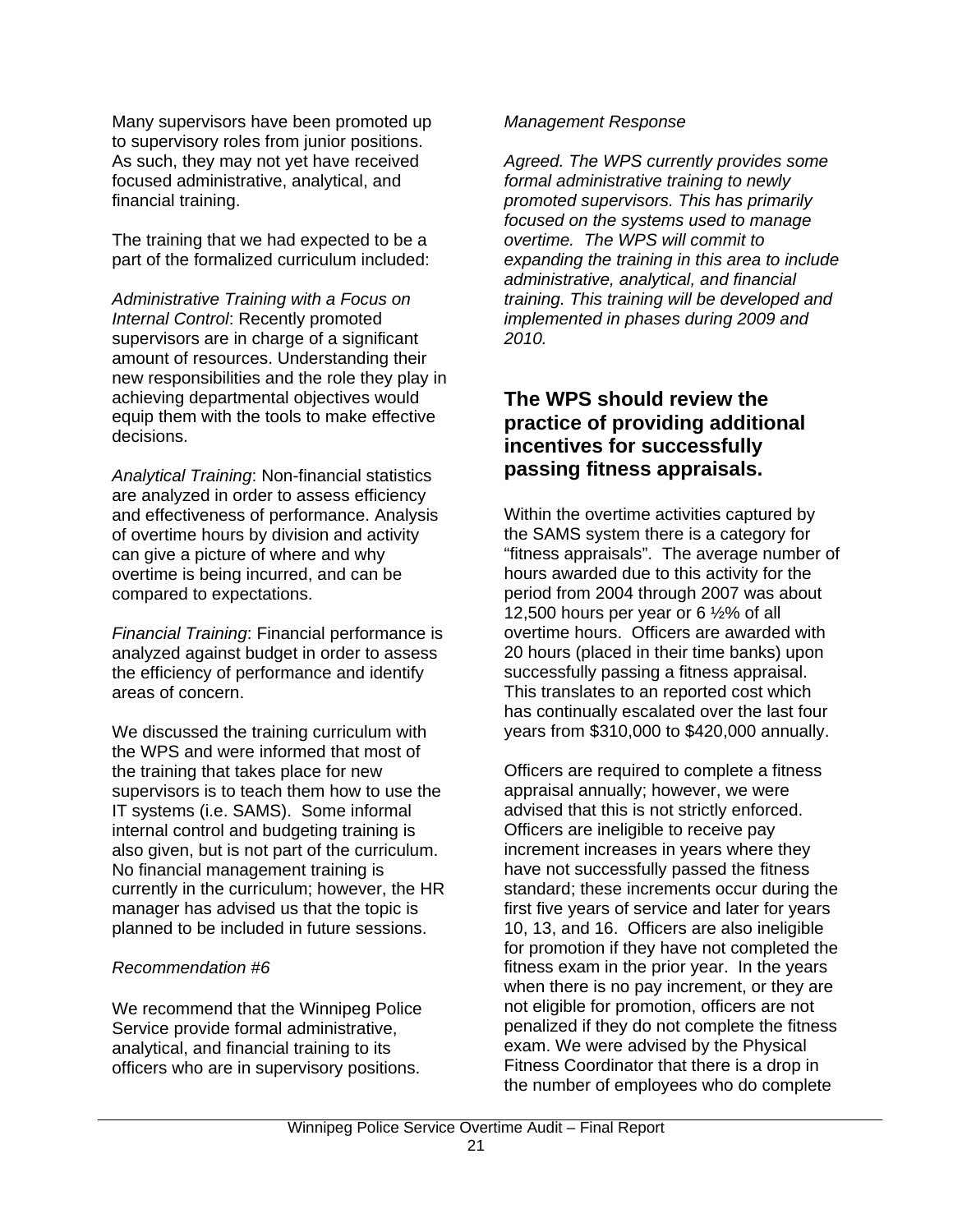the exam in years where the only incentive is the 20 hours of extra duty leave (EDL).

From discussions with the WPS, the real incentive for completing a fitness exam is eligibility for either a pay increment or promotion. The practice of granting 20 hours of EDL does not appear to be the main motivator. Furthermore, this practice compounds the issue of servicing leave time bank balances as noted earlier in this report. Despite this, the WPS believes that the treatment for fitness appraisals is entrenched in the collective agreement and no changes were planned for future bargaining sessions. We believe that, while it would likely not be possible to negotiate the provision out of the collective agreement, alternative incentives may be bargained for that are more beneficial to both the employee and the WPS, such as additional training hours.

As in many occupations, WPS officers need to maintain their physical abilities to enable them to perform their duties. We enquired whether other jurisdictions have similar incentives for successful fitness exam completion and received responses from the Toronto and Ottawa police departments. Neither of these jurisdictions offered similar incentives. We also note that other professions, such as firefighters who must also maintain physical fitness, do not enjoy similar incentives.

### *Recommendation #7*

We recommend that the WPS review the practice of providing incentives for officers who successfully pass their fitness appraisals. We recognize that any change would require collective bargaining negotiation.

## *Management Response*

*Agreed. The WPS will review the practice of providing financial incentives for officers who successfully pass fitness appraisals as* 

*part of a larger review of our overall fitness program.* 

*If the review determines that this incentive is no longer beneficial to the Service, this item will be included in the collective bargaining process. This review is targeted to commence in early 2009.* 

*Do information systems provide management with timely and relevant information for decision making purposes?* 

## **System enhancements would eliminate duplication of effort and improve the quality of reports for management.**

The implementation of the new Scheduling and Attendance Management System (SAMS) began in 2000. This system consists of customized software that allows for the scheduling of resources and attendance tracking of employees on multiple levels including regular/overtime, date, time, division and activities performed. Collecting these details allows for numerous different reports to be generated to facilitate management decision making. The system has been implemented across all of the divisions to provide consistent time tracking information. Information collected in SAMS is exported to the City's PeopleSoft database.

In the fall of 2007, the project leader for the implementation of SAMS unexpectedly passed away. This put any further systems development on hold until a new project leader could be found; a project leader had not yet been found at the time of this report. This loss limited the development of controls in SAMS as discussed below: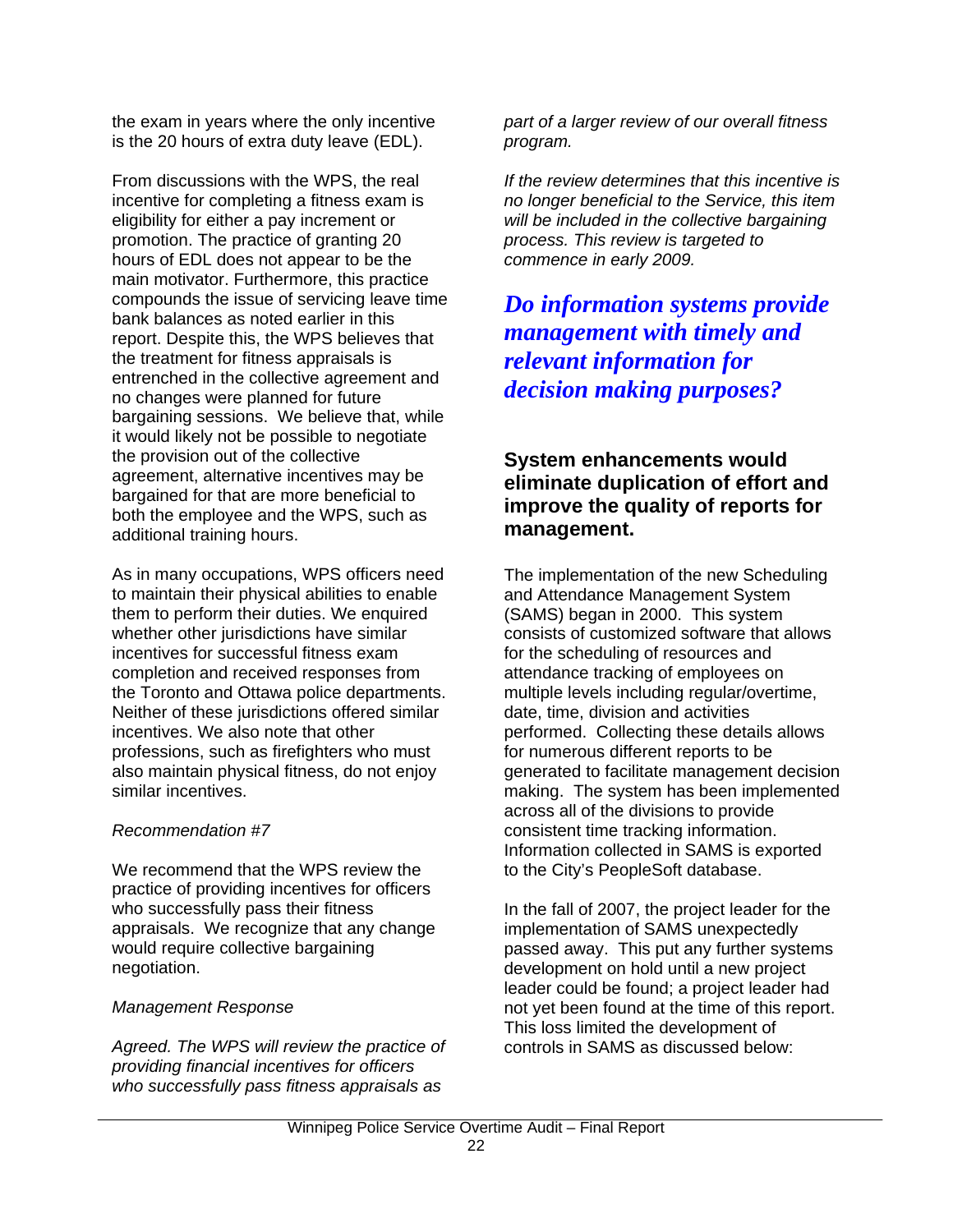## *Duplication of Effort*

The initial phasing for the software started with overtime being captured manually on an overtime slip which would be subsequently entered into SAMS by a data entry clerk. The development of the software was to eventually lead to the direct input of time tracking information into the database without any manual forms. We noted that manual forms are still being filled in, causing duplication of work when the data entry clerk enters the form in SAMS. This is expected to be remedied upon the employment of a new project leader.

## *Exception Reporting*

The information system is heavily dependent on analysis that is completed by employees in the Finance Division. Many of the issues that are brought to the attention of management regarding overtime are prompted by the department Controller. We were advised by the Controller that some of the manual analysis is very time consuming due to the volume of data that is processed. Generating a series of automated reports, for overtime and other issues, would allow for proactive monitoring by the appropriate supervisor and enable the WPS Controller to avoid focusing resources on timeconsuming, routine analysis.

### *Recommendation #8*

We recommend that the WPS eliminate the duplication of work in SAMS and develop a list of management reports that will be automatically generated and routed to the appropriate supervisors.

### *Management Response*

*Agreed. The WPS Information Systems Manager and Project Leader positions were recently filled. Currently, the manager is assessing the capacity of the IS unit and to determine the long term direction for SAMS system development.* 

*It is clear that substantial changes to the SAMS system will be required to achieve this recommendation. Specific details on management reports to be considered and clarification on the technological functions that will be required in the system will need to be determined.* 

*WPS Information Systems is currently working to migrate the SAMS system to a more robust and effective development platform. In conjunction with WPS Finance, a review of current reports is part of that process and modifications to enhance reports will follow. This process has already started with 10 HR and Finance reports being targeted for completion by the end of 2008 and the balance reviewed in 2009.* 

*Further actions will include the creation of a reporting system for SAMS that allows ad hoc reporting for management as well as automatic notifications, and creation of webbased forms which WPS members can use for submission of overtime for supervisor approval. Resources permitting, we anticipate implementation by 2009/3Q.* 

## **Improved accuracy of overtime hour recording will assist management in analyzing the causes of overtime.**

The SAMS system has the capability to capture overtime hours by police activity: the WPS currently has defined 71 direct activities (i.e. arrests, report writing, general patrol, etc.). We noted in the overtime reports that about six percent of all overtime was attributable to the 'no code' and 'unknown' categories. The miscellaneous hours attributable to these codes totaled about 13,000 hours in 2007 which represents at least \$600,000 in average overtime wages.

The SAMS system also allows overtime to be coded to fields that contain a blank description for the overtime hours; the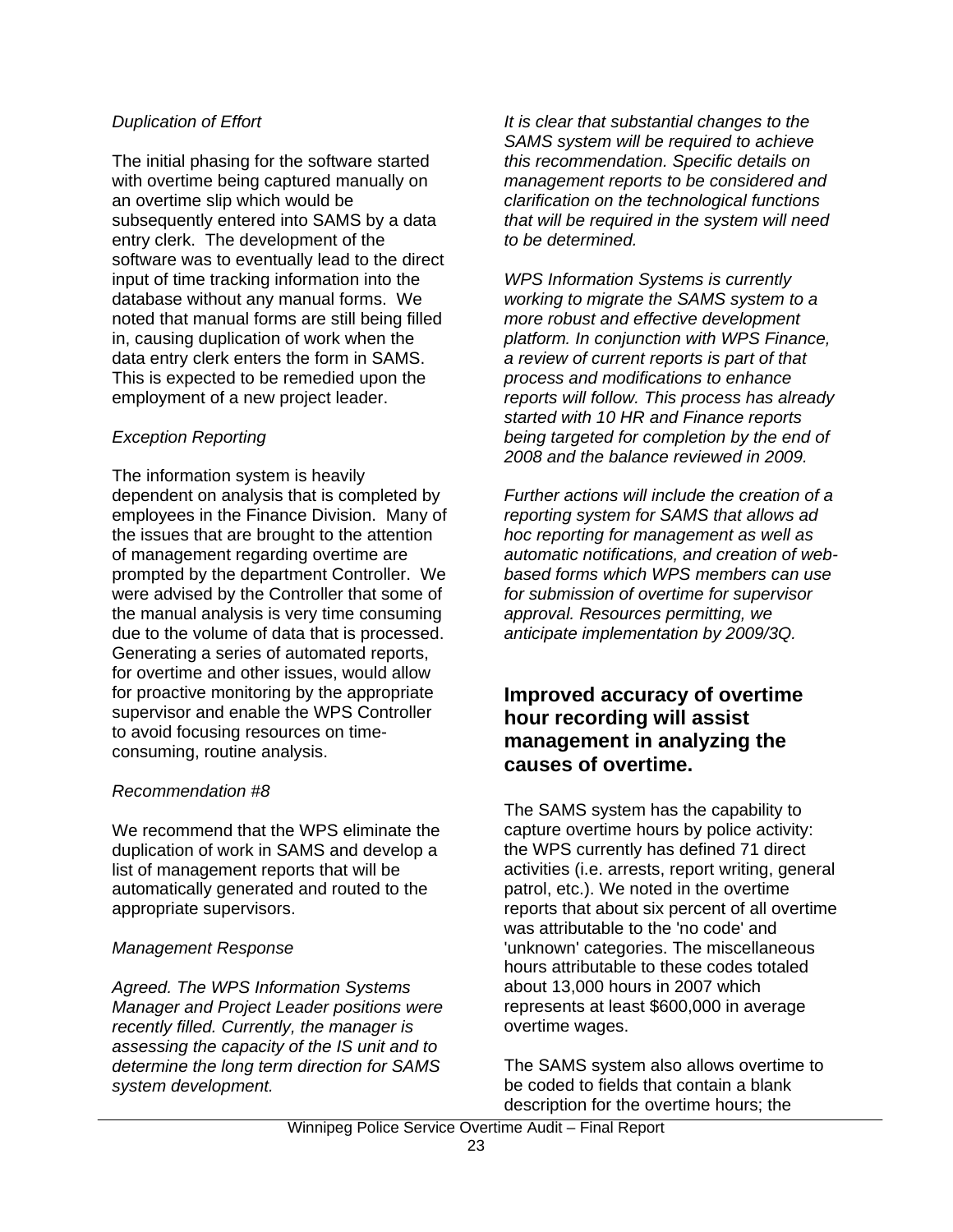departmental Controller explained that the blank coding fields were line items for new or atypical activities for which a brief encapsulating description was developed but was not imported into the reporting system by IT personnel.

Coding this level of hours to a 'no-code' or 'unknown' category does not provide management with useful information and hinders variance analysis to identify areas of overtime that exceeded expectations.

In discussions with WPS management, we were also informed that when officers are temporarily reassigned (eg. performing background checks on potential recruits) their hours are not consistently coded to the proper activity. Further, WPS management believed that increased reporting requirements to the Crown have contributed to higher levels of overtime. In fact, the amount of overtime hours coded to reporting activities has actually decreased over the last two years.

When overtime hours are not accurately recorded in the SAMS system, management is unable to identify the major or new cost drivers of overtime. This then prevents the development of targeted strategies to improve efficiency at the operational level.

### *Recommendation #9*

We recommend that the WPS eliminate the ability to code hours to "no-code", "unknown" or undefined activities. Further, we recommend WPS management ensure all staff code their overtime hours to the most appropriate activity that has been approved by WPS management.

### *Management Response*

*Agreed. WPS Finance has been working on this and has a meeting scheduled with all SAMS data entry staff to introduce the changes. This change is effective Nov. 9, 2008 coinciding with the start of the new overtime year.* 

## **Accounting practices for specialized investigative work should be revised to provide greater transparency.**

A part of the reason that the overtime costs were within budget for the last two years, while the hours continued to increase, is due to specialized investigative projects that are funded by external agencies. These projects employ officers for specialized investigative work that has been requested by that agency.

Ideally, the accounting practices in place would allow the determination of gross expenses incurred for the project by the WPS, the amount of revenue that has been received to offset the gross expenses, and the net cost to the WPS after the external funding has been applied. We believe that the most transparent method to accomplish this would be to include one contra account within each grouping of project costs to properly segregate the costs from the offsetting revenues in determining the bottom line net costs. We were informed by the WPS controller that this is not currently the case.

The current accounting practice is to net some of the revenues that are received for special projects directly against the cost account and to include some of the revenues in the general revenue account. This practice restricts the ability of the WPS to determine the total amount of revenues received for specialized investigative projects and to ensure they are operated on a full cost recovery basis.

### *Recommendation #10*

We recommend that the WPS adjust the accounting practices to record the revenues associated with specialized investigative projects in contra accounts labeled by project.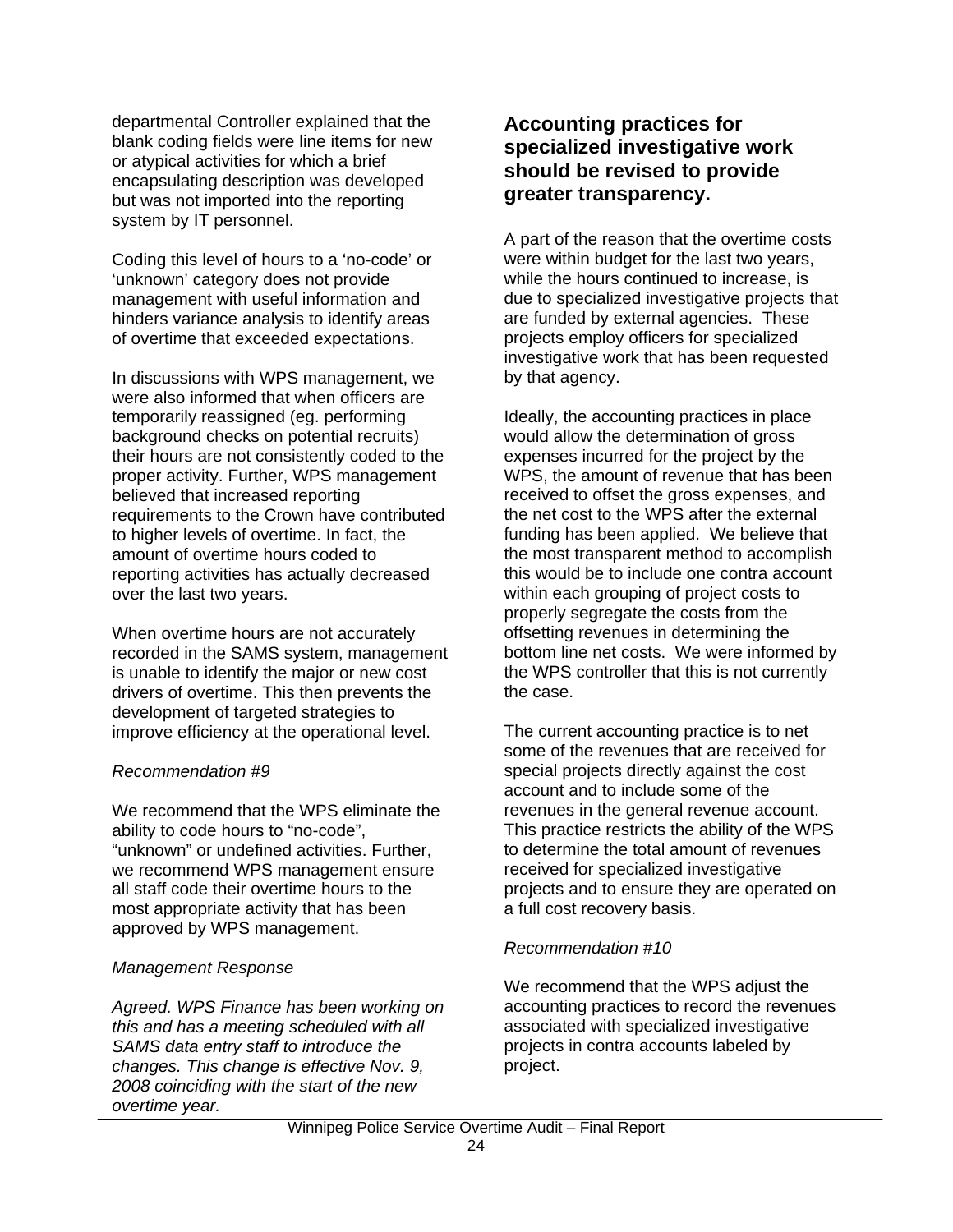#### *Management Response*

*Agreed. Accounting practices will be adjusted to reflect recoveries of overtime associated with specialized investigative projects as a contra account to overtime. This will be done commencing in the 2009 financial year.*

## **Information system should alert management when individual rates of overtime reach a specified threshold.**

We believe that excessive overtime is defined as the amount of overtime that begins to negatively affect either the health of the employee or the service level to the public. There may be pressures both internal and external to the WPS that influence employees to work excessive overtime.

Exhibit 13 shows the summary of overtime for all officers. When analyzing the total hours worked by employees over the period of examination the graph illustrates that most employees worked less than one month in overtime hours. The graph also shows that the number of employees who work more than one month of overtime is increasing on a yearly basis. Roughly five percent worked between two and three months (321 – 480 hours) of overtime and three percent worked over three months (481+ hours) of overtime. The highest amount of overtime worked by one employee in 2007 was about six and onehalf months (just over 1,000 hours) of overtime. The chart does not included hours worked for voluntary duty, which is tracked separately.





Source: SAMS Database

The majority of the top 10 overtime earners in each year were from the homicide unit; these employees are subjected to long hours around the time of an event due to the time sensitivity of evidence. However, we also found that one individual in the top 10 overtime earners for 2006 was from a Uniform Operations division. Aside from recording one of the highest totals for regular police overtime in SAMS, this individual also incurred approximately 500 additional overtime hours by signing up for voluntary duty overtime (which is recorded in a separate system). All voluntary extraduty assignments are for services provided to external third parties and all costs associated with the officer's time are charged to that party. There is, however, no restriction on the amount of voluntary duty that an officer may work.

It is important that the WPS have the proper strategies in place to mitigate the risk of officers working excessive amounts of overtime which can result in burnout. We discussed this with the Human Resources manager for the WPS. She explained that a new strategy was being implemented in 2005 entitled the Early Intervention Program (EIP). The EIP is a best practice for police services that has been designed to help detect early signs of employee burnout. The system tracks statistics tied to employee behaviour which tend to be precursors to burnout. These statistics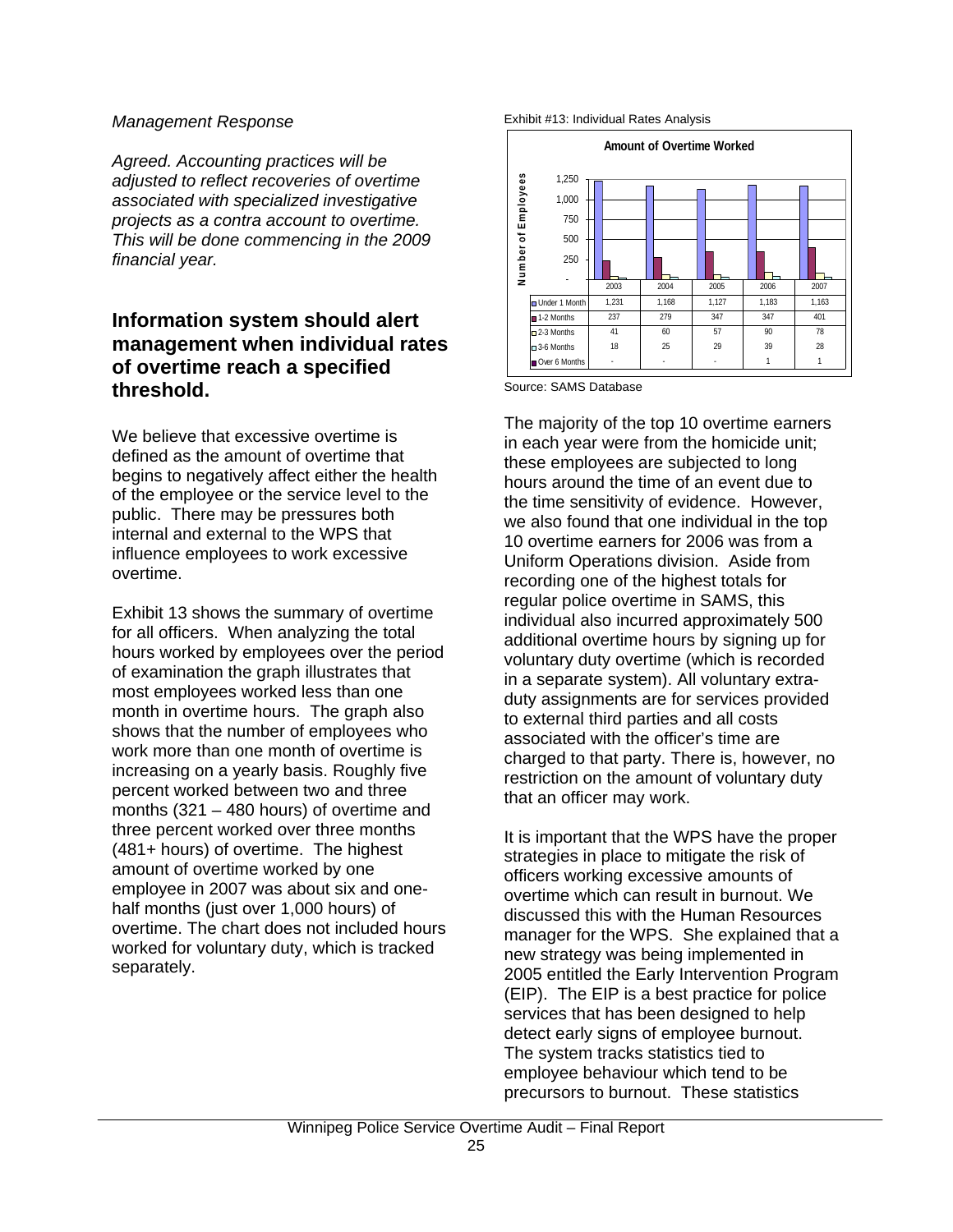include: citizen complaints about the officer, workplace complaints against the officer, the "use of force" incidents, sick leave utilization, the pursuits the officer was in, and the times an officer is injured on duty. Overtime hours have not yet been implemented as a factor.

When a threshold for one of these indicators is reached, an automated report is sent to the Human Resources Division and is also forwarded to the appropriate supervisor. The supervisor will discuss the report with the employee before the employee's next shift. The supervisor is required to clear the report by taking the appropriate action and returning the cleared report to the HR division. Any long outstanding reports are tracked and noted in the performance evaluation of the supervisor.

The threshold for the number of overtime hours worked is planned to be 350 hours, or just over two months, of overtime worked in one year. Overtime hours incurred for voluntary duties are not tracked in the SAMS system as is the case for overtime hours incurred for regular police activities. The EIP will need to ensure that total overtime hours, regardless of source, are used to determine when an employee has reached the defined threshold.

#### *Recommendation #11*

We recommend that the WPS continue to implement the Early Intervention Program and to include total overtime hours as an evaluation factor.

#### *Management Response*

*Agreed. Overtime thresholds would be a value added indicator as part of the Early Intervention Program.* 

*Reports will now be generated quarterly to flag members who have reached a predetermined threshold of overtime hours, and will form an evaluation factor as part of the Early Intervention Program. Automation of this function will be considered in future IT development projects.*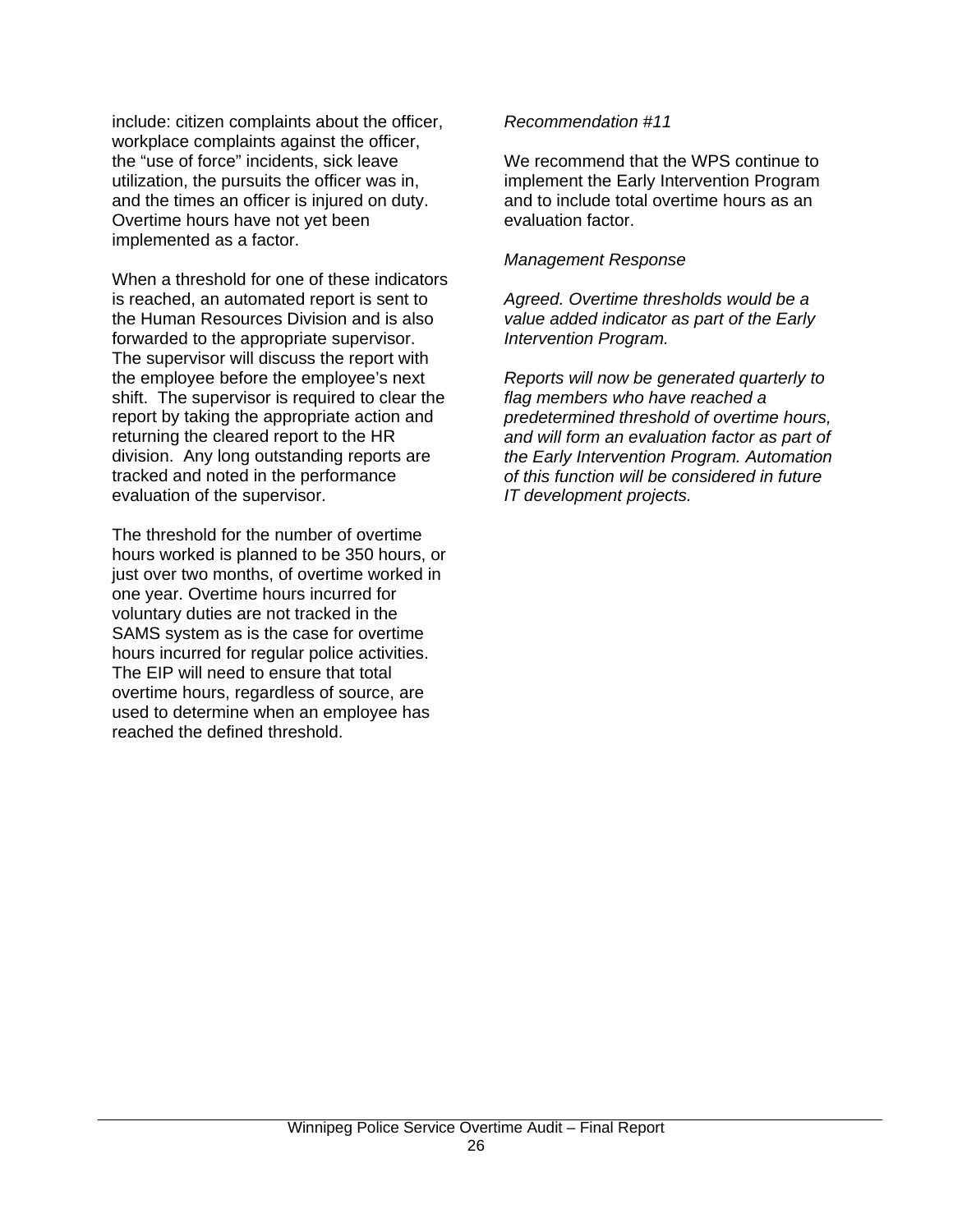## **APPENDIX 1 – AUDIT PROCESS**

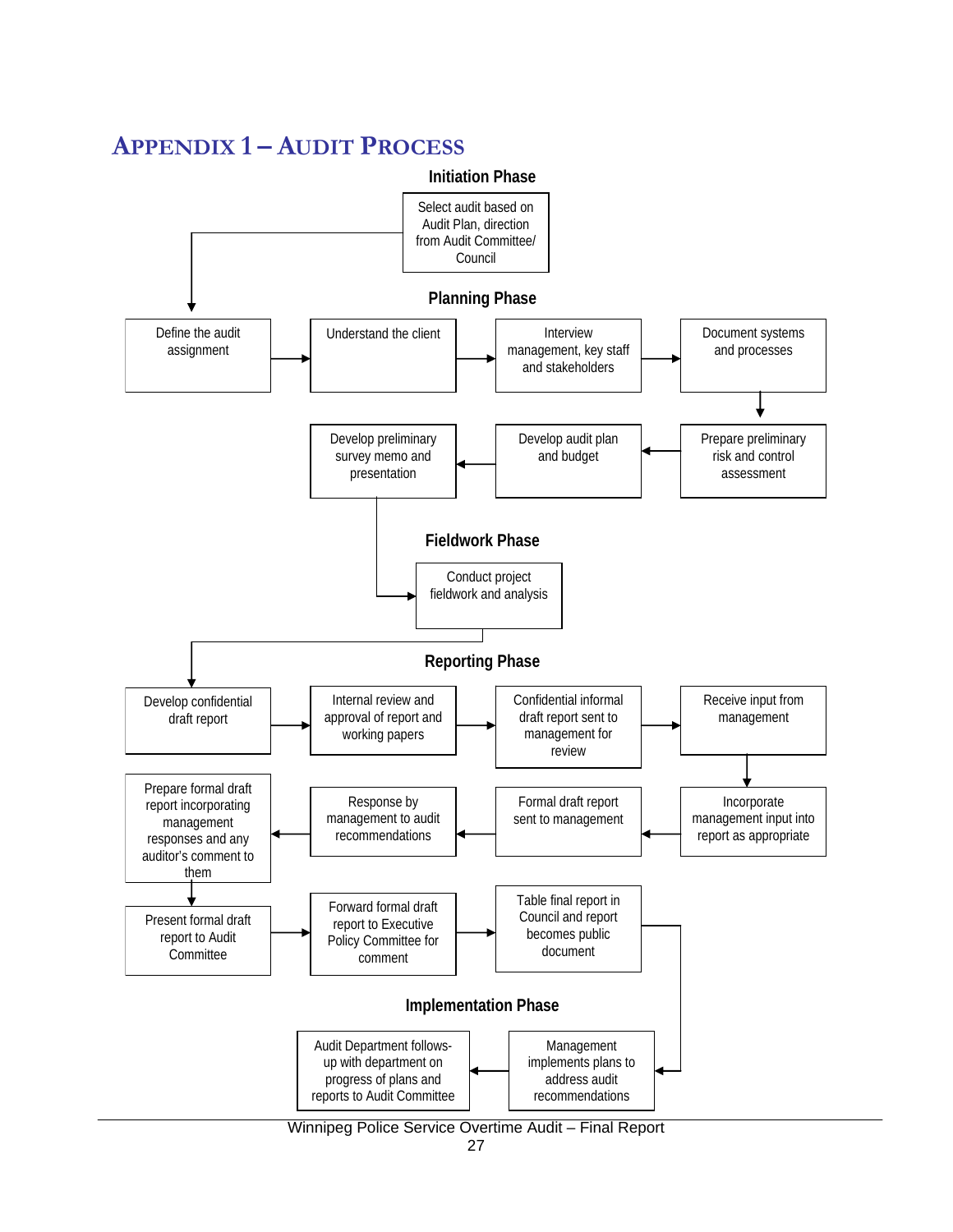## **APPENDIX 2 – OVERTIME APPROVAL PROCESS**

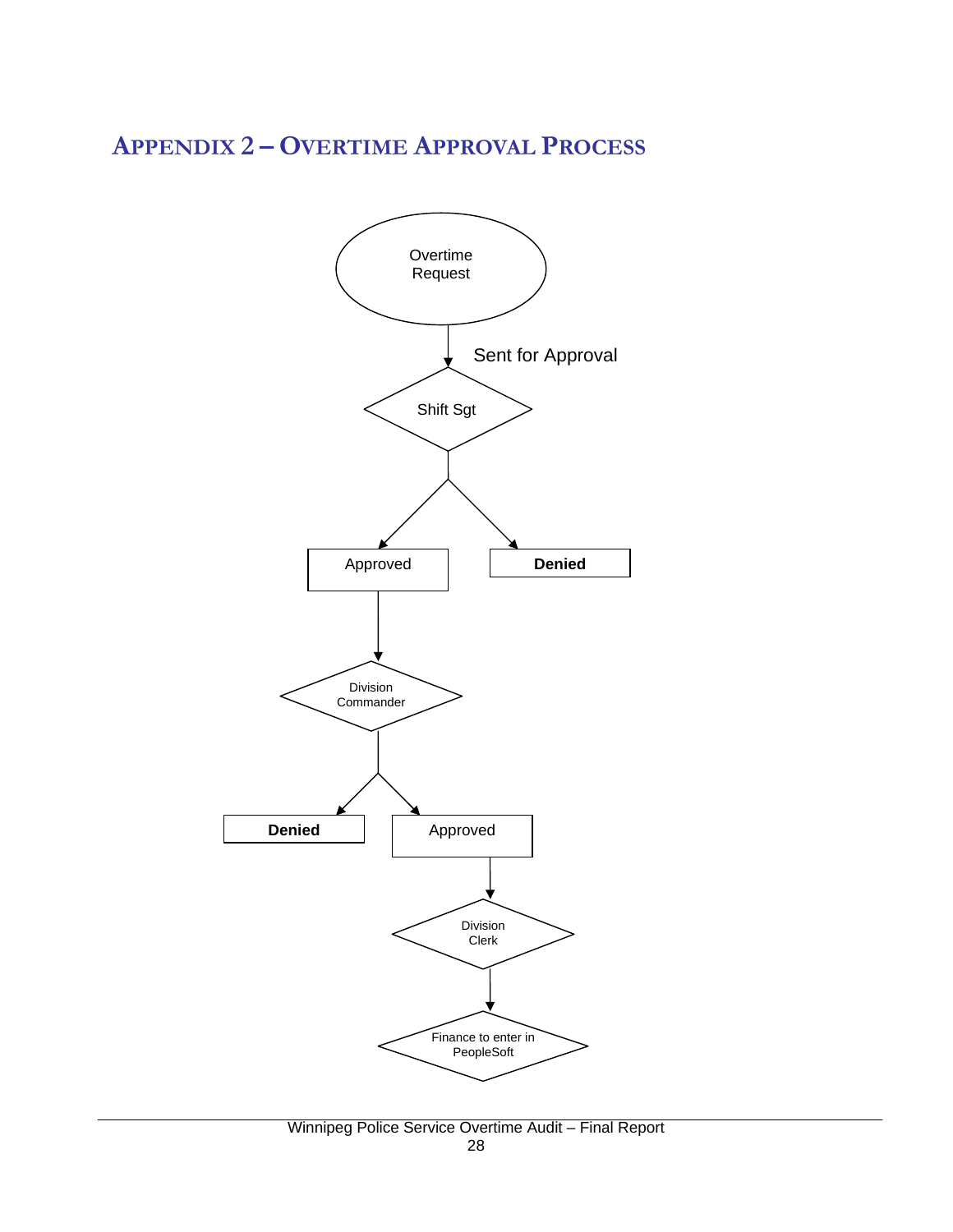## **APPENDIX 3 – IACP MODEL OVERTIME POLICY**

**OVERTIME** 

# **Model Policy**

|                     | <b>Effective Date</b><br><b>August 1, 1999</b> | Number                      |           |
|---------------------|------------------------------------------------|-----------------------------|-----------|
| Subject<br>Overtime |                                                |                             |           |
| Reference           |                                                | <b>Special Instructions</b> |           |
| <b>Distribution</b> | <b>Reevaluation Date</b>                       |                             | No. Pages |

#### I. PURPOSE

The purpose of this policy is to provide a structure for monitoring, managing and controlling the use of personnel overtime.

#### II. POLICY

All personnel of this agency must be mindful of and exercise fiscal responsibility in the use of public funds and resources. Overtime pay requires particular attention because it constitutes a sizeable expenditure of agency revenue that is provided at premium rates. Without adequate controls, unplanned expenditures can create budget overruns and divert resources from key operational areas. Therefore, it is the policy of this agency to effectively manage the use of overtime and that of each employee to use overtime in a responsible and judicious manner.

#### **III. DEFINITIONS**

Overtime: Work performed in excess of 40 hours in one week or as otherwise established by state law.

Fair Labor Standards Act (FLSA) (29 U.S.C. §207(a)): Federal law regulating wages and work hours to include provisions for overtime pay.

#### IV. PROCEDURES

- A. General Provisions
	- 1. This agency conforms to overtime provisions of the FLSA and applicable state laws. Personnel shall refer to this agency's personnel pay policy, FLSA policy and labor agreements for details on exempt and non-exempt positions, circumstances in which overtime pay may be granted, rates of payment for all overtime that qualifies for payment at the premium rate and related matters.
- 2. Whenever reasonably possible, paid overtime will be used in lieu of unpaid compensatory time off.
- B. Reporting, Recording and Analysis
	- 1. All overtime worked shall be approved for payment by the designated supervisor. The category of overtime work performed shall be coded in accordance with agency personnel procedure and forwarded by unit commanders to the designated agency unit for recording, accounting and analysis.
		- a. Paid overtime and unpaid compensatory time will be recorded separately.
		- Overtime expenditures shall be kept sepab. rately by function (e.g., briefings and roll calls, training, investigations) and by the agency unit in which the expenditure is incurred. Individual and summary data will be compiled on at least a monthly basis.
		- Overtime funds expended under federal or state grant programs will be accounted for separately from those in the general budget.
	- 2. The designated entity shall maintain overtime records and provide individual and summary data of overtime worked on a monthly basis to responsible agency supervisors and command personnel.
	- Unit commanders and supervisors shall monitor individual and summary data reports of overtime expenditure. Identification of unusual, unexplained or disproportionate expenditures in overtime may include but are not limited to the following circumstances:
		- Disproportionate overtime by individual a.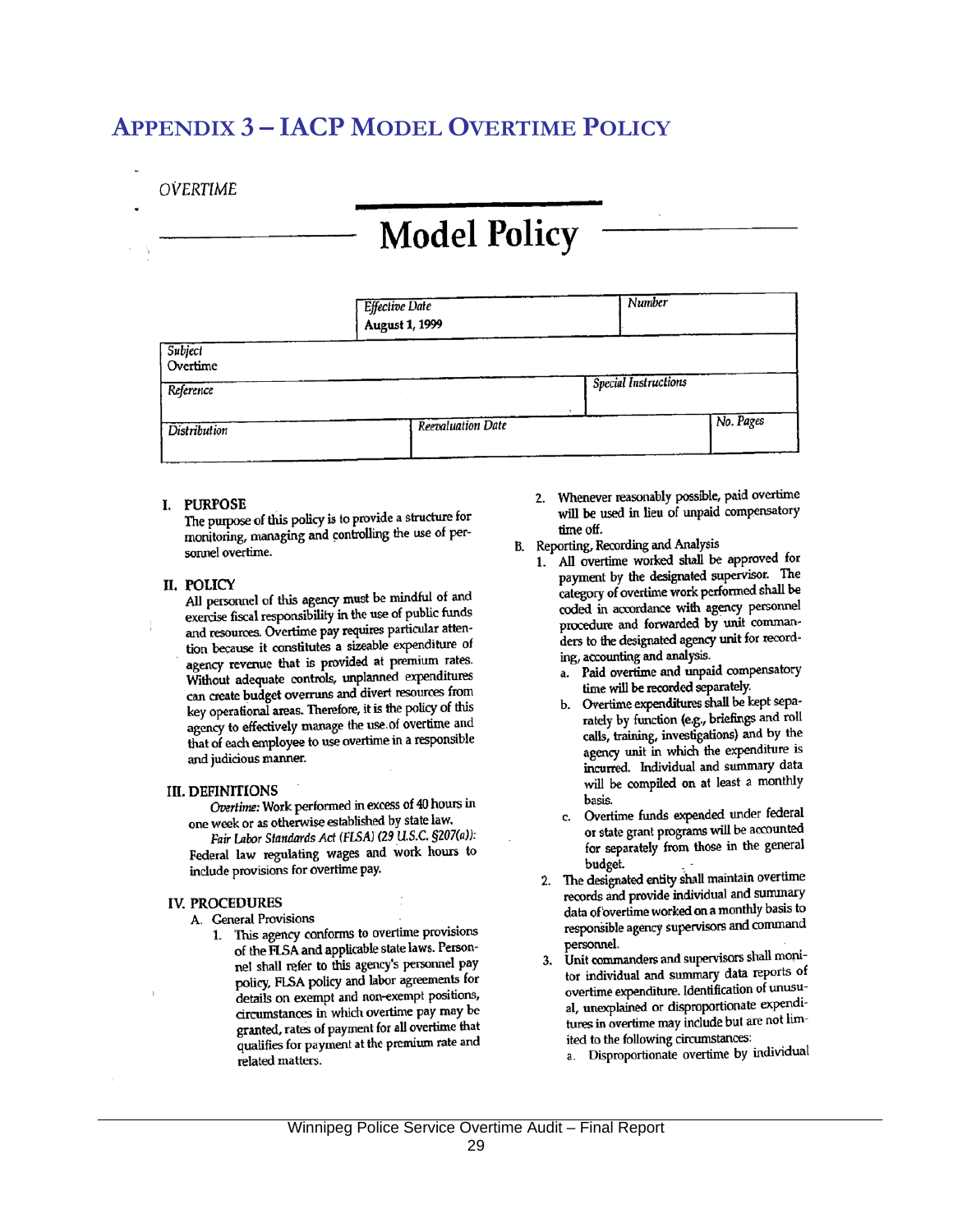officer(s) engaged in or assigned to the same task/function:

- b. Significant and unexplained changes in overtime expenditures when compared to similar periods of time;
- Significantly higher overtime costs for c. completion of the same or similar activities or tasks previously performed; and
- d. Expenditure of overtime at a rate that could exceed or negatively affect the agency's budget or that of individual units, programs or functions.
- C. Overtime Management
	- 1. No task or function shall be performed on overtime by agency personnel that could otherwise be performed during regular work hours.
	- Supervisors shall establish and hold personnel  $2.$ responsible for a level of performance during standard work hours that minimizes the need for overtime and/or the need for additional personnel.
	- 3. Only overtime required to meet vital service demands of the department shall be authorized.
	- 4. All tasks and functions that require the use of overtime shall be routinely evaluated in terms of their cost-effectiveness. Alternatives to the use of premium pay to accomplish these tasks or program objectives shall be evaluated and implemented where appropriate.
	- 5. All overtime must receive advance authorization unless unreasonable due to emergency circumstances.
		- a. Unit and watch commanders and designated supervisors are the personnel primarily responsible for authorizing and managing overtime.
		- b. Division or comparable level command staff must approve overtime requests designed to fill an on-going personnel vacancy or meet an unusually high yet foreseeable workload. (i.e., personnel vacancies are authorized staff positions left unfilled when vacated permanently or for extended and indefinite periods of time).
	- 6. Supervisors and command staff shall take measures and issue directives where reasonably possible to reduce or limit the demand for overtime. This includes but is not limited to supervisory efforts to perform the following.
		- Assign non-emergency service requests a. received near shift change to on-coming shift personnel.
- b. Use auxiliary and reserve officers/ employees and volunteers where feasible to offset temporary personnel shortages/vacancies and meet specialized needs
- c. Anticipate and manage workload requirements where reasonable to best utilize standard duty hours.
- d. Manage and coordinate vacation, leave and related requests to minimize manpower deficiencies.
- e. Ensure that officers who make arrests late in their shift receive available assistance to process prisoners as quickly as possible.
- f. Ensure that arresting officers in misdemeanor incidents conduct tests, take statements or witness any actions/procedures essential to prosecution so that only the officer will be needed to testify in court. Arrest reports should include only the minimum number of officers; those who were integral to the arrest and who must be subpoenaed in any subsequent court testimony.
- Ensure that agency overtime policy, rules g. and regulations and the particulars of any labor agreement are consistently adhered to by agency personnel as they relate to overtime for court appearances, standby, travel time, training, holiday leave, vacations and related matters.
- h. Coordinate efforts with the court/prosecutor's office to establish overtime limits and control overtime usage.

This project was supported by Grant No. 95-DD-BX-K014 awarded by the Bures of Justice Assistance, Office of Justice Programs, U.S. Department of Justice. The<br>Assistant Attorney General, Office of Justice Programs, COS Department of Justice. The<br>Assistant Attorney Deperant offices and bureaus: the the following program offices and bureaus: the Bureau of Justice Assistance, the Bureau of Justice Satisfies, National Institute of Justice Coffice of University and Delinquency Prevention, and the Office of Victims of Cri position or policies of the United States Department of Justice or the International Association of Chiefs of Police.

Every effort has been made by the IACP National Law Enforcement Policy Center staff and advisory board to ensure that this model policy incorporates the most center<br>staff and advisory board to ensure that this model policy incorporates the most cur-<br>rent information and contemporary professional jud For a source and consequency protessional judgment on this issue. However, law enforcement administrators should be cautioned that no "model" policy can agency operates in a unique environment of federal court nuings, stat a agreements that must be considered. In addition, the formulation of spe-<br>ency policies must take into account local political and community perspec-<br>nd customs, prerogatives and demands; often divergent law enforcement<br>e tives and cu strategies and philosophies; and the impact of varied agency resource capabilities, mong other factors.

 $\overline{2}$